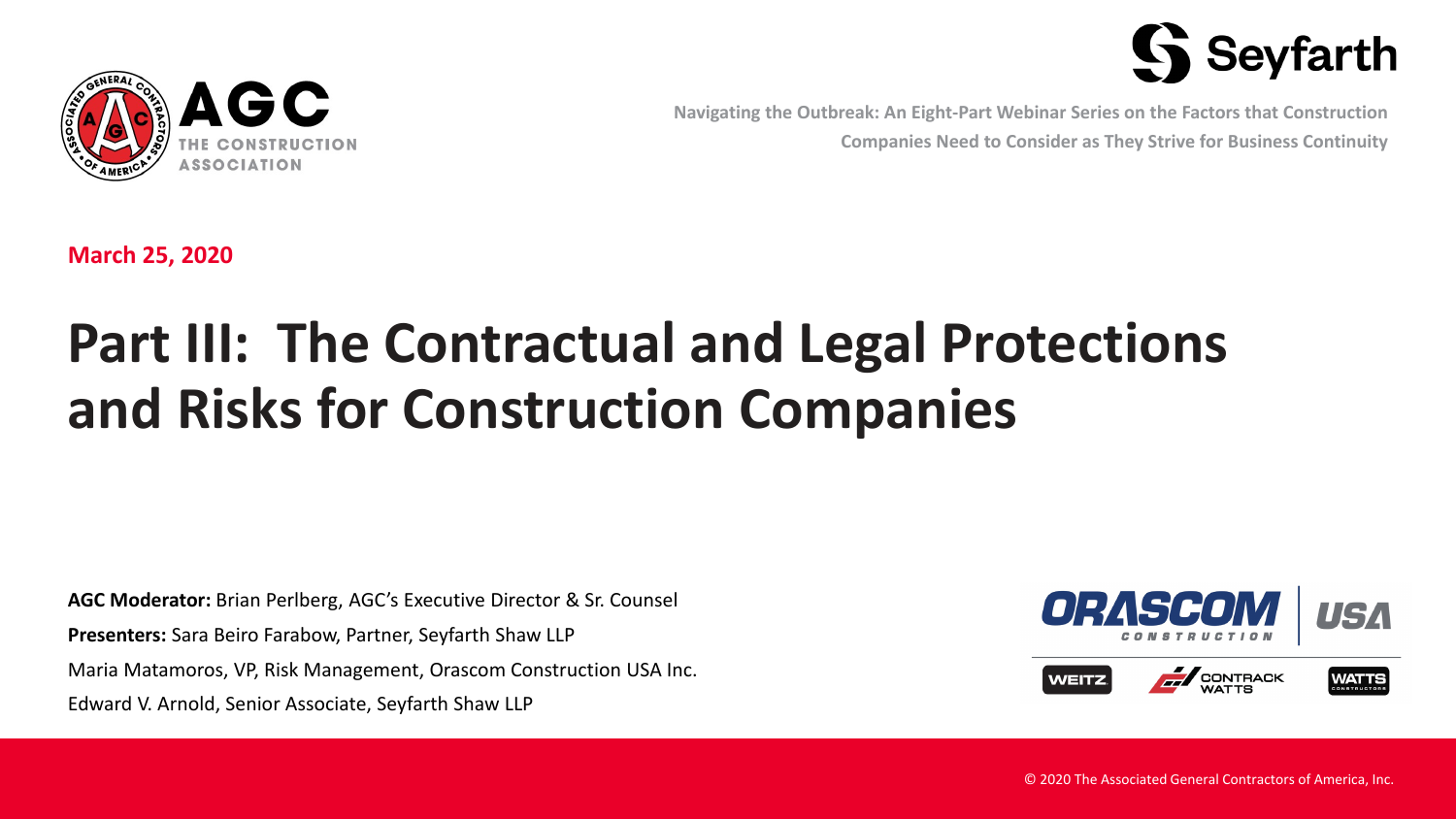

**A. OVERVIEW OF CONTRACTUAL AND LEGAL REMEDIES ASSOCIATED WITH DISEASE-RELATED PROJECT IMPACTS**

- 1. Force majeure and related provisions
- 2. Statutory provisions and UCC
- 3. Implied in law doctrines
- 4. Other contractual remedies
- 5. Sample force majeure and price escalation provisions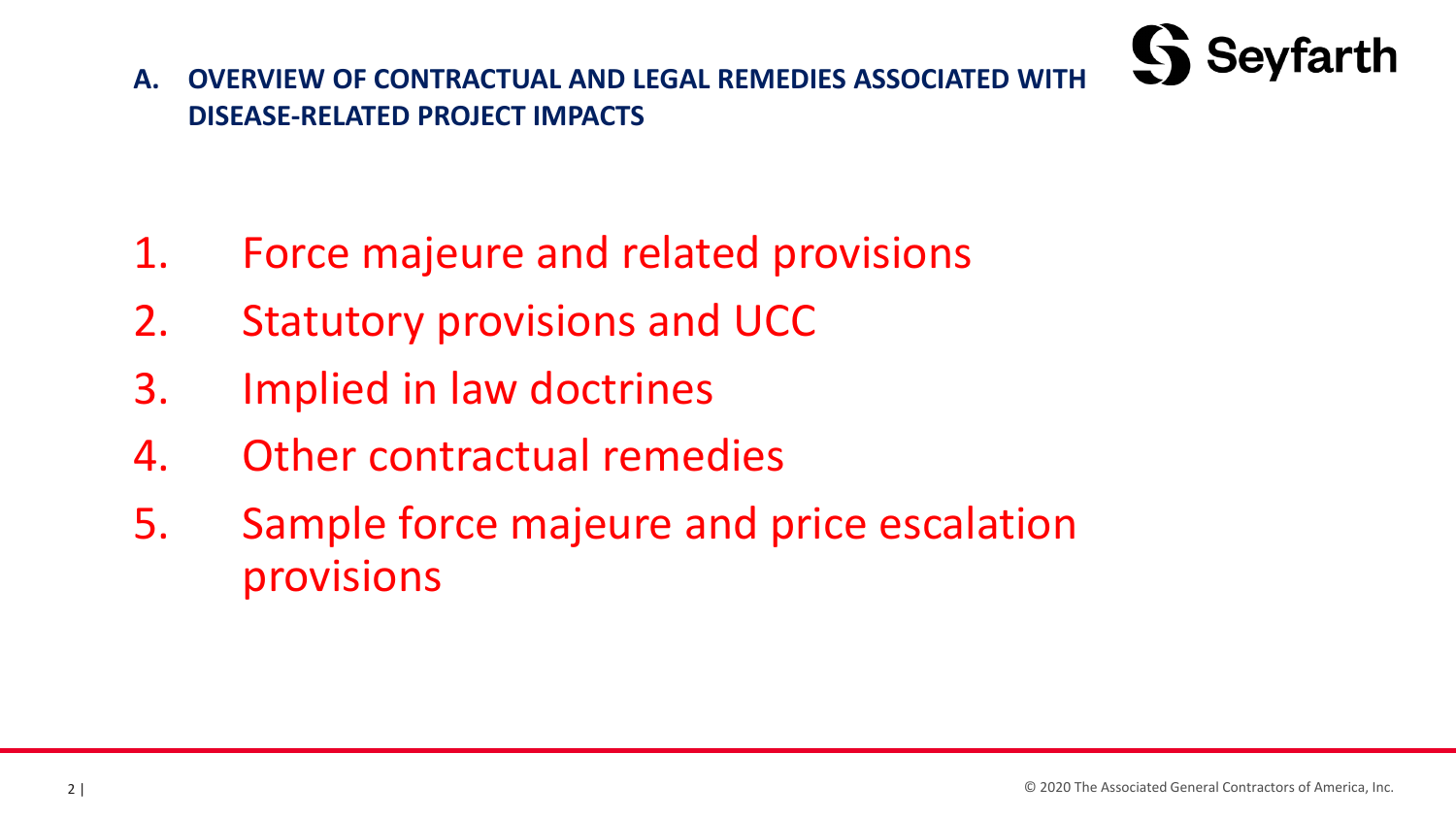

# INTRODUCTION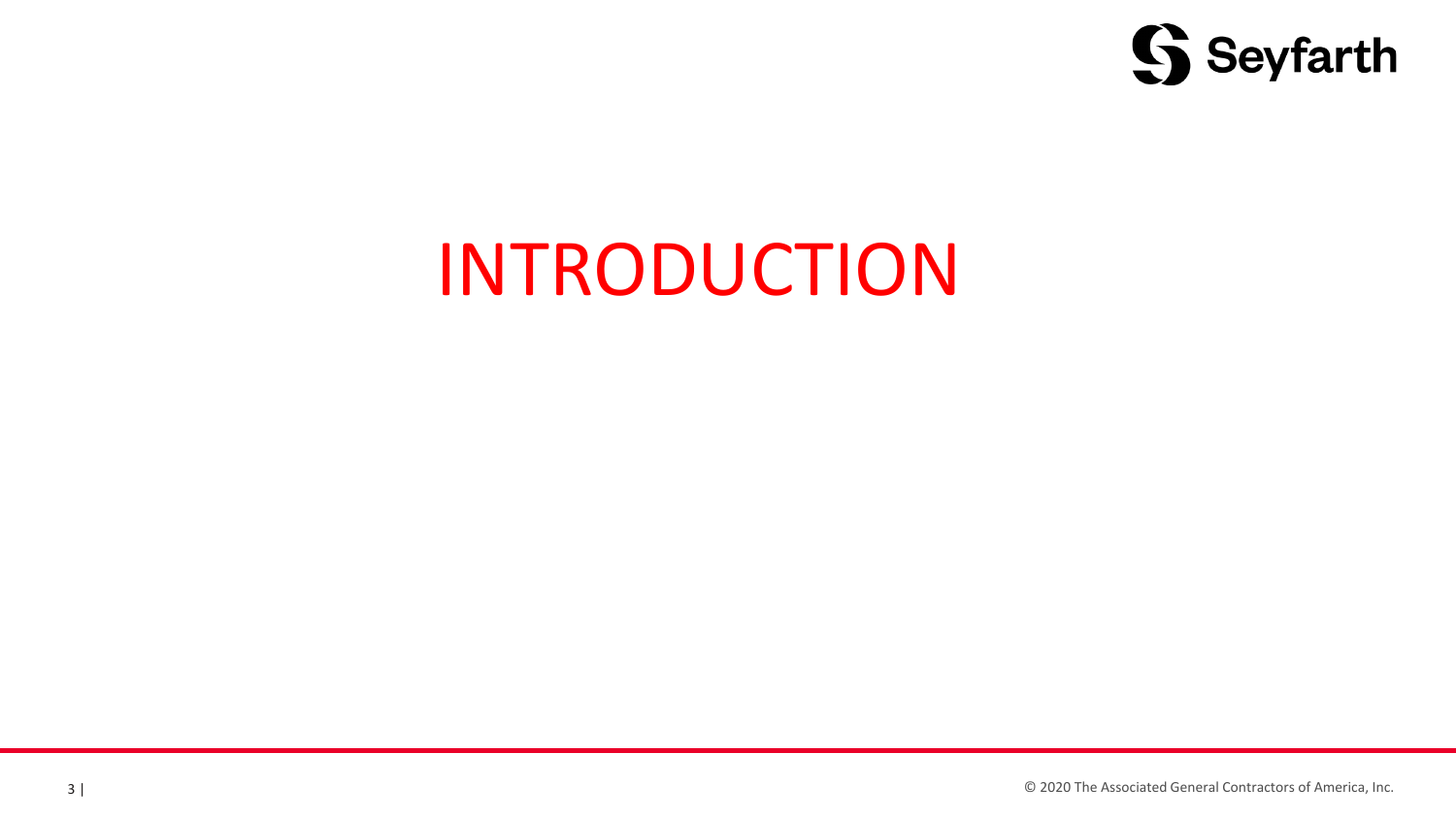



- Legal requirements
- Force majeure and related delay provisions are not well standardized in US construction contracts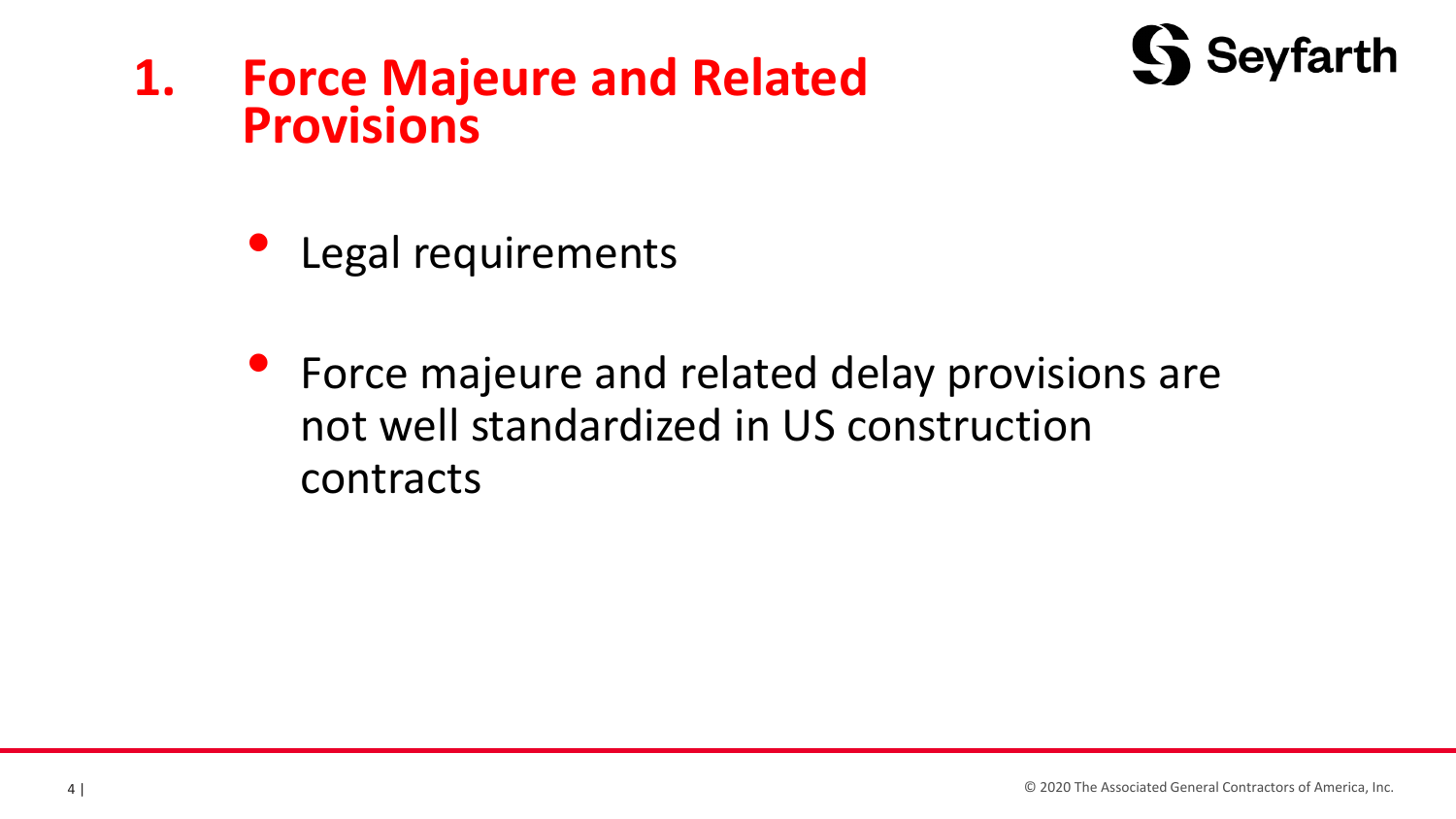# **Seyfarth**

## **1. Force Majeure and Related Provisions - AIA®**

**Comparison of AIA®, ConsensusDocs©, EJCDC and Federal Government Provisions**

• **AIA Document A201™ - 2017, "General Conditions of the Contract for Construction"**

### **8.3 Delays and Extensions of Time**

**§ 8.3.1** If the Contractor is delayed at any time in the commencement or progress of the Work by (1) an act or neglect of the Owner or Architect, of an employee of either, or of a Separate Contractor; (2) by changes ordered in the Work; (3) by labor disputes, fire, unusual delay in deliveries, unavoidable casualties, adverse weather conditions documented in accordance with Section 15.1.6.2, or other causes beyond the Contractor's control; (4) by delay authorized by the Owner pending mediation and binding dispute resolution; or (5) by other causes that the Contractor asserts, and the Architect determines, justify delay, then the Contract Time shall be extended for such reasonable time as the Architect may determine.

**§ 8.3.2** Claims relating to time shall be made in accordance with applicable provisions of Article 15.

**§ 8.3.3** This Section 8.3 does not preclude recovery of damages for delay by either party under other provisions of the Contract Documents.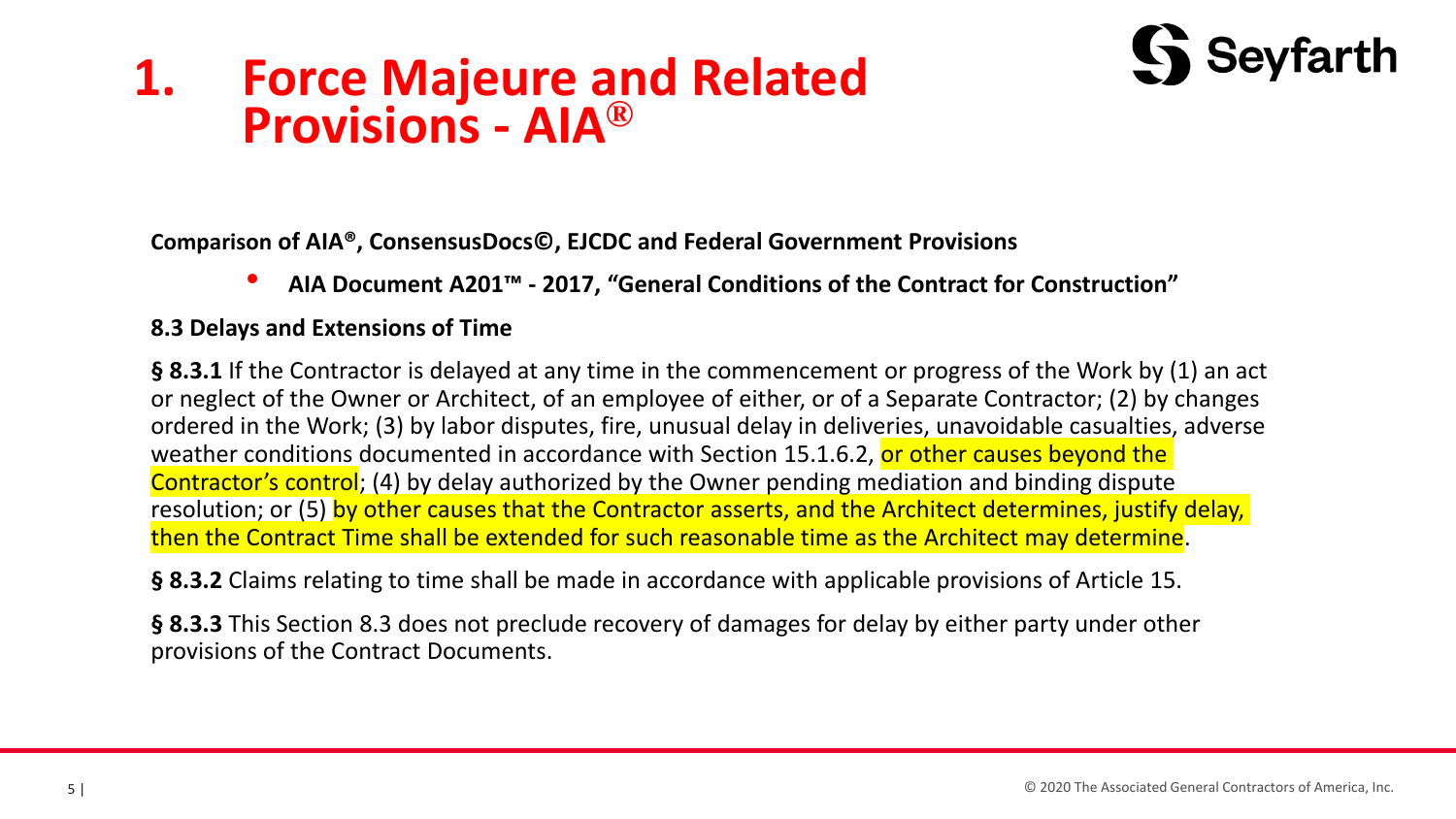## **1. Force Majeure and Related Provisions – ConsensusDocs© 200**

**ConsensusDocs© 200, "Standard Agreement and General Conditions Between Owner and Constructor (©2011, Revised May 2017)**

• ConsensusDocs© describes various force majeure type events in the main agreement between the Owner and Constructor -- but also specifically identifies "epidemics."

### **6.3 DELAYS AND EXTENSIONS OF TIME**

**§ 6.3.1** If Constructor is delayed at any time in the commencement or progress of the Work by any cause beyond the control of Constructor, Constructor shall be entitled to an equitable extension of the Contract Time. Examples of causes beyond the control of Constructor include, but are not limited to, the following: (a) acts or omissions of Owner, Design Professional, or Others; (b) changes in the Work or the sequencing of the Work ordered by Owner, or arising from decisions of Owner that impact the time of performance of the Work; (c) encountering Hazardous Materials, or concealed or unknown conditions; (d) delay authorized by Owner pending dispute resolution or suspension by Owner under §11.1; (e) transportation delays not reasonably foreseeable; (f) labor disputes not involving Constructor; (g) general labor disputes impacting the Project but not specifically related to the Worksite; (h) fire; (i) Terrorism; (j) epidemics; (k) adverse governmental actions; (l) unavoidable accidents or circumstances; (m) adverse weather conditions not reasonably anticipated. Constructor shall submit any requests for equitable extensions of Contract Time in accordance with ARTICLE 8.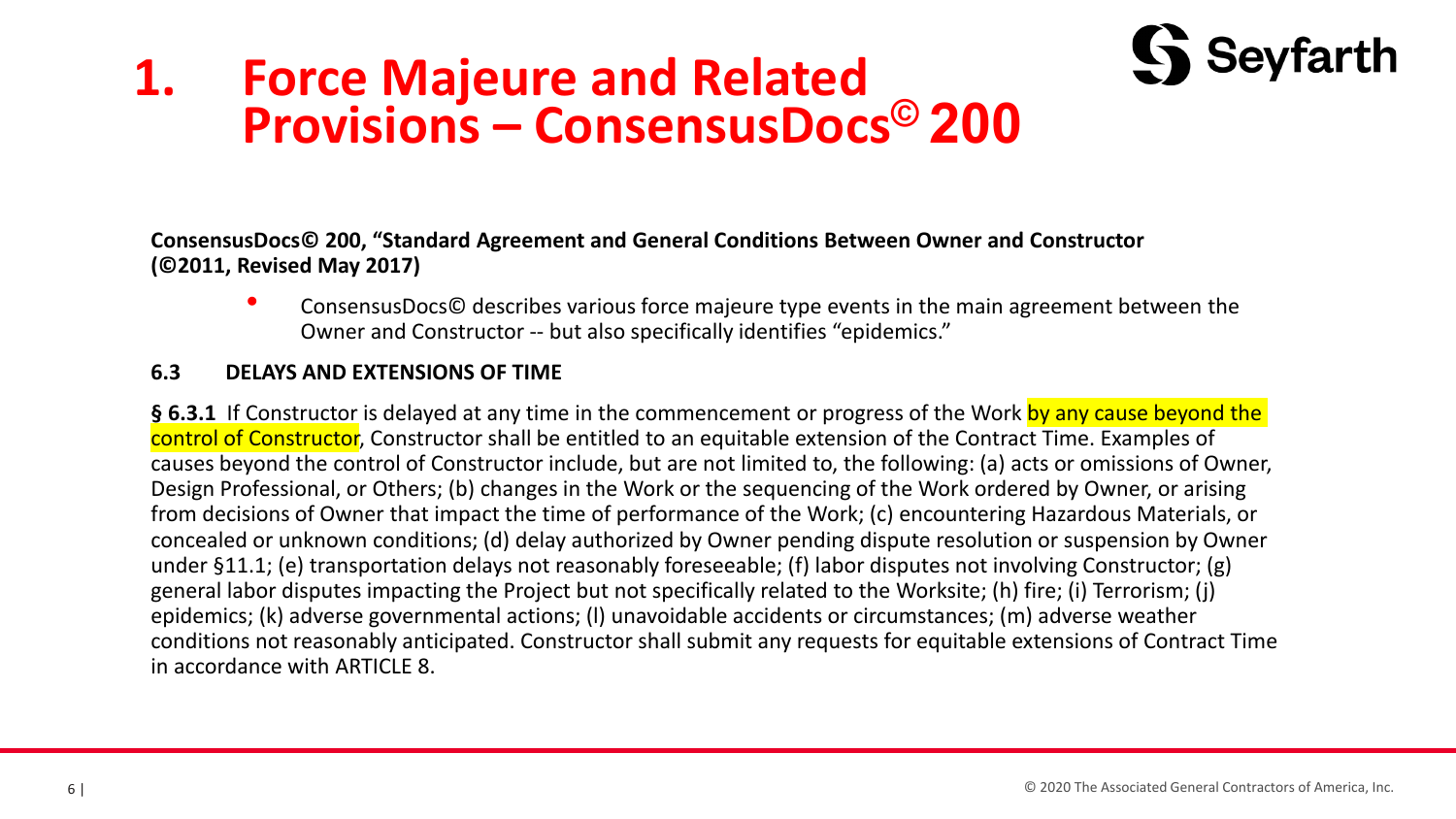# **1. Force Majeure and Related Provisions – ConsensusDocs© 200**

### **6.3 DELAYS AND EXTENSIONS OF TIME (cont.)**

**§ 6.3.2** In addition, if Constructor incurs additional costs as a result of a delay that is caused by items (a) through (d) immediately above, Constructor shall be entitled to an equitable adjustment in the Contract Price subject to §6.6.

**§ 6.3.3 NOTICE OF DELAYS.** If delays to the Work are encountered for any reason, Constructor shall provide prompt written notice to Owner of the cause of such delays after Constructor first recognizes the delay. The Parties each agree to take reasonable steps to mitigate the effect of such delays.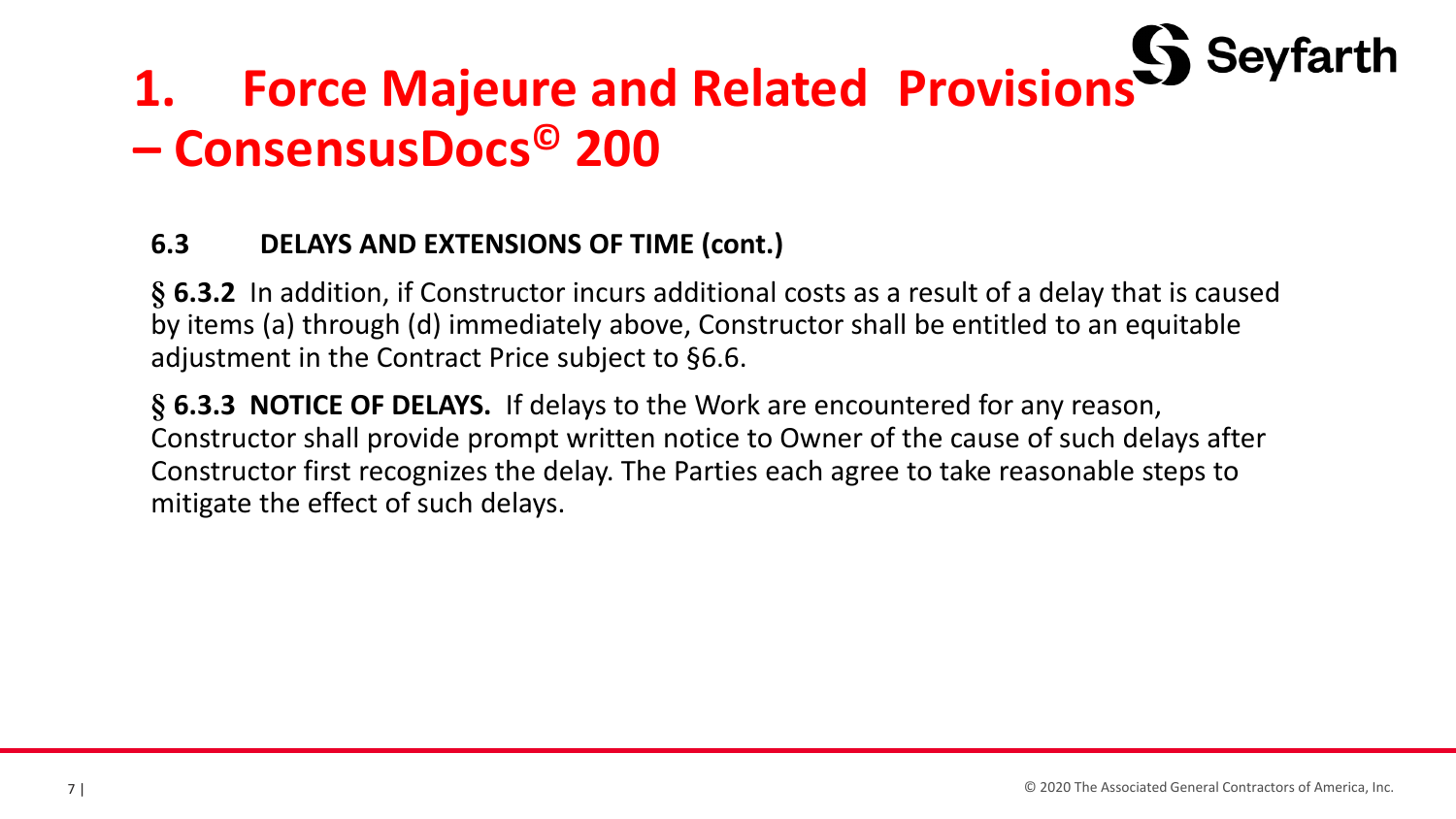## **1. Force Majeure and Related Provisions - EJCDC**

### **Paragraph 12.03 – Delays**

A. Where Contractor is prevented from completing any part of the Work within the Contract Times due to delay beyond the control of Contractor, the Contract Times will be extended in an amount equal to the time lost due to such delay if a Claim is made therefor as provided in Paragraph 12.02.A. Delays beyond the control of Contractor shall include, but not be limited to, acts or neglect by Owner, acts or neglect of utility owners or other contractors performing other work as contemplated by Article 7, fires, floods, epidemics, abnormal weather conditions, or acts of God.

B. If Owner, Engineer, or other contractors or utility owners performing other work for Owner as contemplated by Article 7, or anyone for whom Owner is responsible, delays, disrupts, or interferes with the performance or progress of the Work, then Contractor shall be entitled to an equitable adjustment in the Contract Price or the Contract Times, or both. Contractor's entitlement to an adjustment of the Contract Times is conditioned on such adjustment being essential to Contractor's ability to complete the Work within the Contract Times.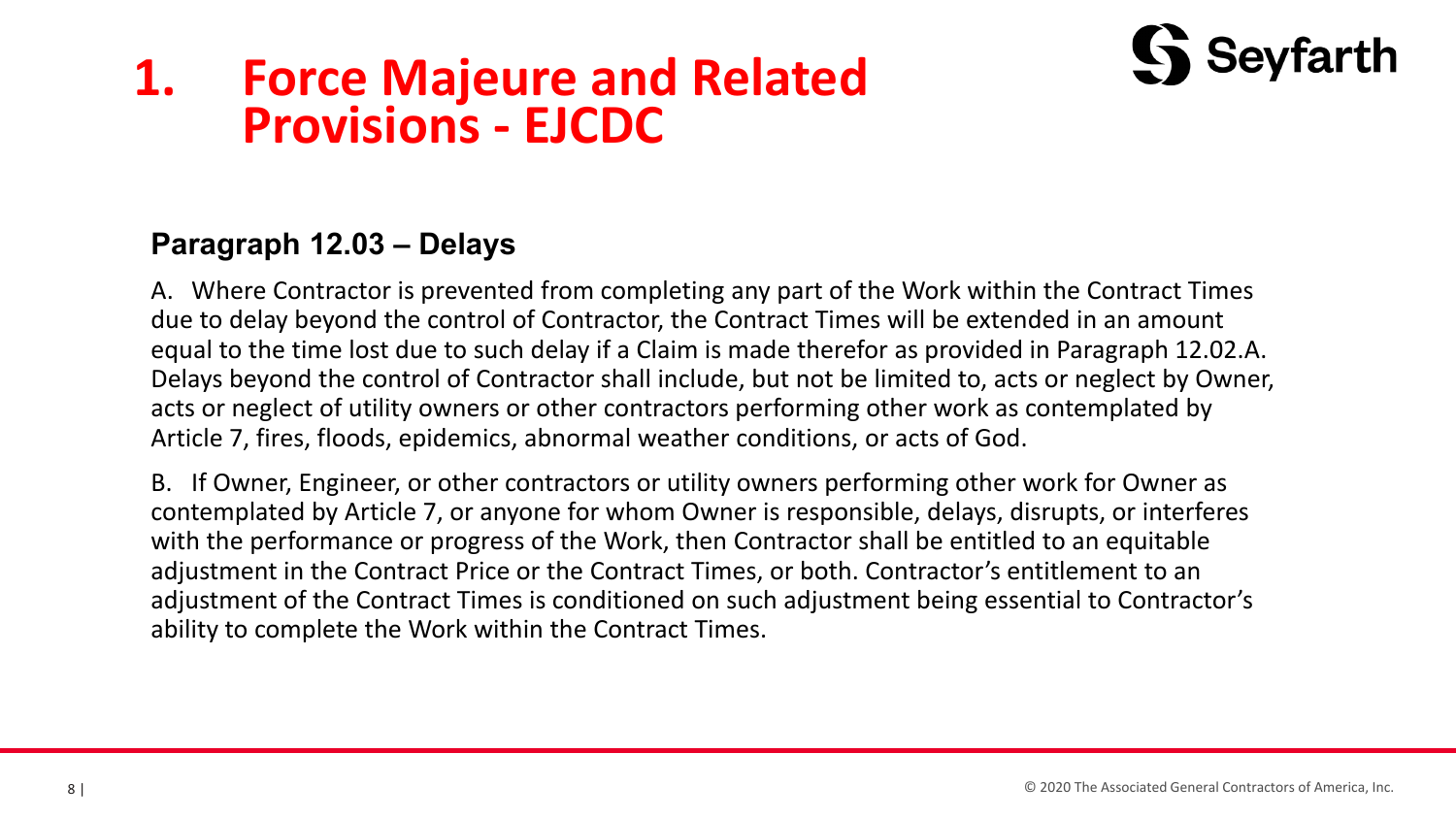## **1. Force Majeure and Related Provisions - EJCDC**



C. If Contractor is delayed in the performance or progress of the Work by fire, flood, epidemic, abnormal weather conditions, acts of God, acts or failures to act of utility owners not under the control of Owner, or other causes not the fault of and beyond control of Owner and Contractor, then Contractor shall be entitled to an equitable adjustment in Contract Times, if such adjustment is essential to Contractor's ability to complete the Work within the Contract Times. Such an adjustment shall be Contractor's sole and exclusive remedy for the delays described in this Paragraph 12.03.C.

D. Owner, Engineer and their officers, directors, members, partners, employees, agents, consultants or subcontractors shall not be liable to Contractor for any claims, costs, losses, or damages (including but not limited to all fees and charges of Engineers, architects, attorneys, and other professionals and all court or arbitration or other dispute resolution costs) sustained by Contractor on or in connection with any other project or anticipated project.

E. Contractor shall not be entitled to an adjustment in Contract Price or Contract Times for delays within the control of Contractor. Delays attributable to and within the control of a Subcontractor or Supplier shall be deemed to be delays within the control of Contractor.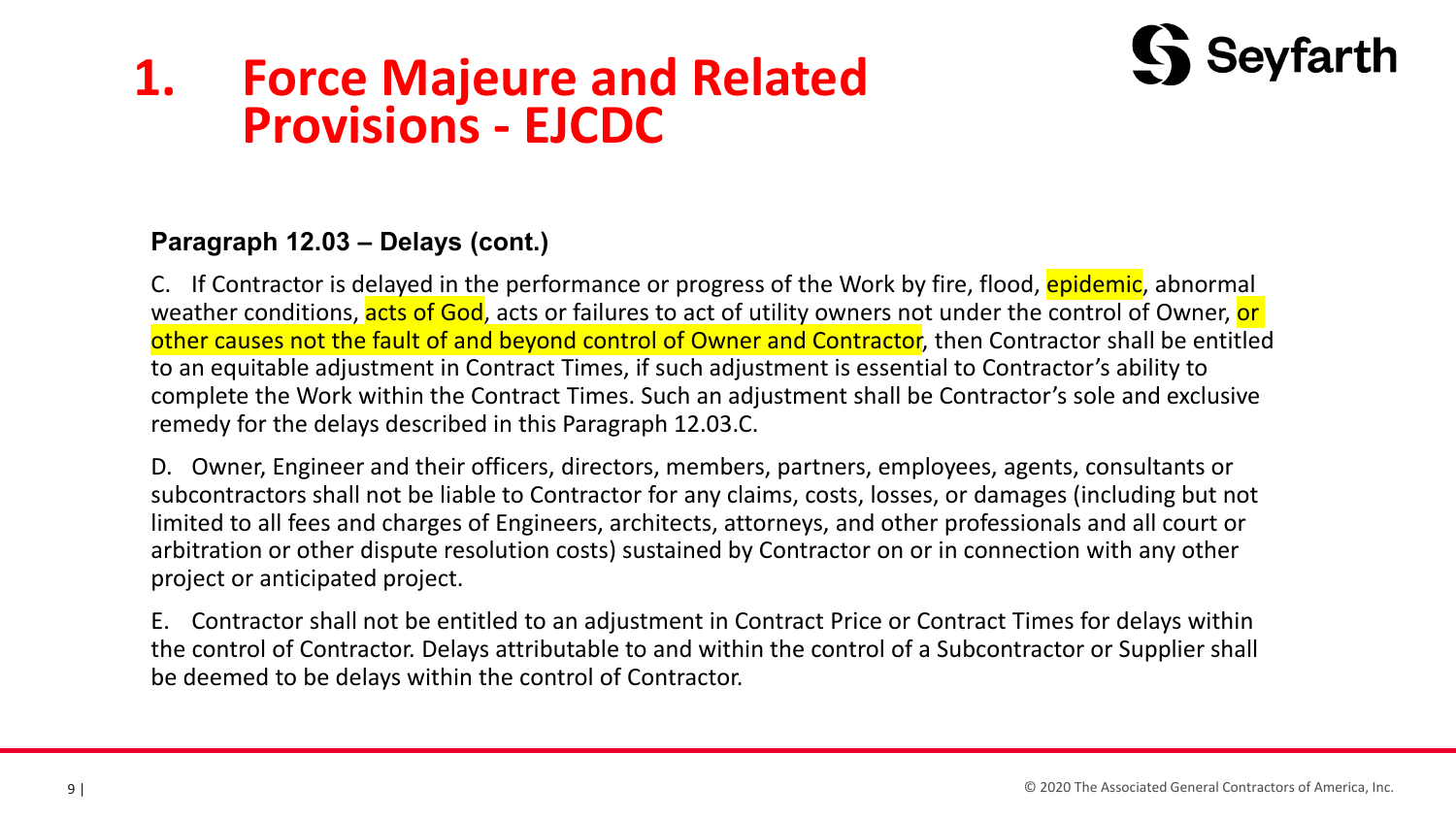

**FAR 52.249-14** (cost reimbursement and time and material contracts for supplies, services, construction, and research and development)

### **EXCUSABLE DELAYS (APR 1984)**

**(a)** Except for defaults of subcontractors at any tier, the Contractor shall not be in default because of any failure to perform this contract under its terms if the failure arises from causes beyond the control and without the fault or negligence of the Contractor. Examples of these causes are (1) acts of God or of the public enemy, (2) acts of the Government in either its sovereign or contractual capacity, (3) fires, (4) floods, (5) epidemics, (6) quarantine restrictions, (7) strikes, (8) freight embargoes, and (9) unusually severe weather. In each instance, the failure to perform must be beyond the control and without the fault or negligence of the Contractor. *Default* includes failure to make progress in the work so as to endanger performance.

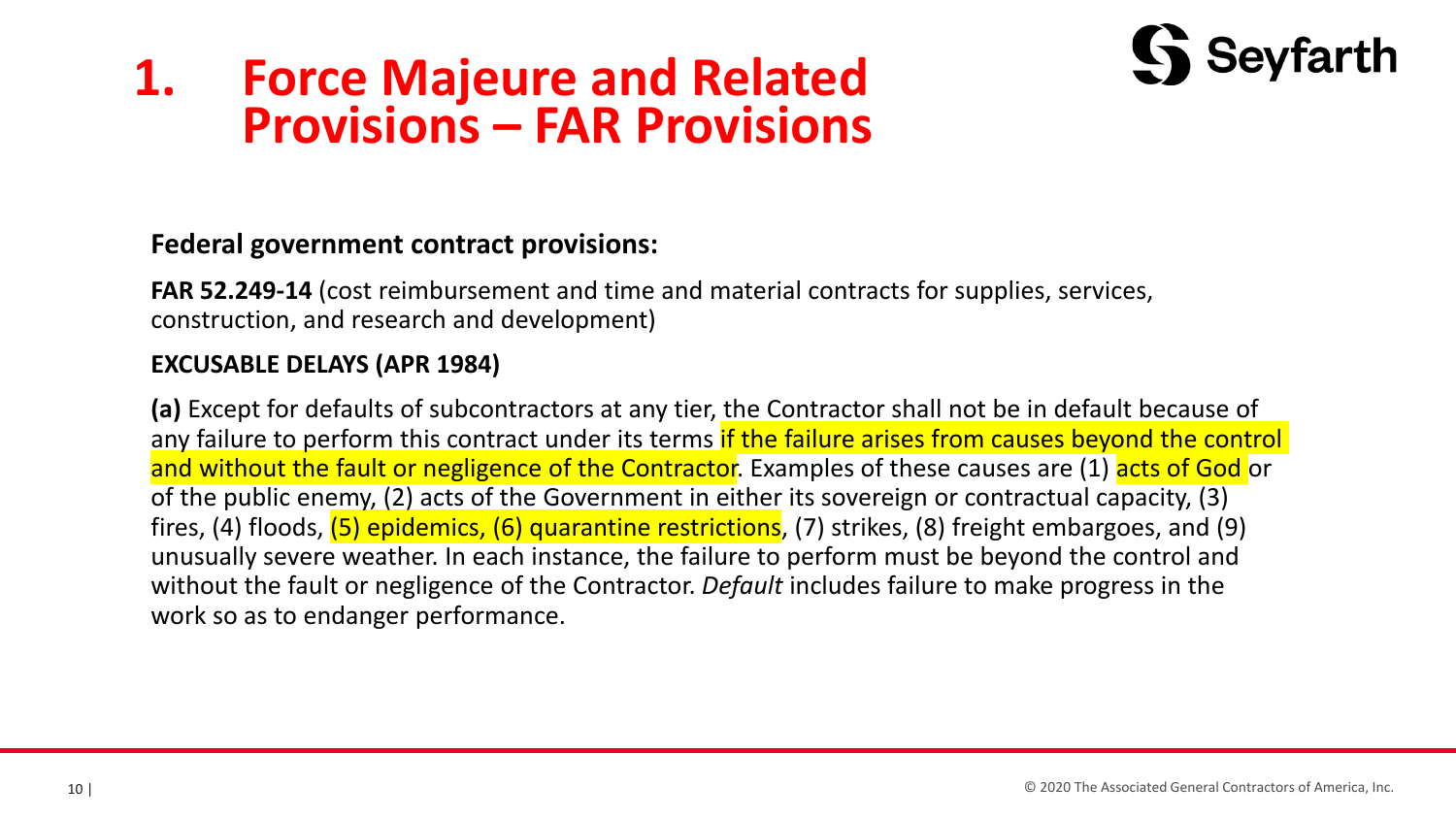

### **EXCUSABLE DELAYS (cont.)**

**(b)** If the failure to perform is caused by the failure of a subcontractor at any tier to perform or make progress, and if the cause of the failure was beyond the control of both the Contractor and subcontractor, and without the fault or negligence of either, the Contractor shall not be deemed to be in default, unless -

**(1)** The subcontracted supplies or services were obtainable from other sources;

**(2)** The Contracting Officer ordered the Contractor in writing to purchase these supplies or services from the other source; and

**(3)** The Contractor failed to comply reasonably with this order.

**(c)** Upon request of the Contractor, the Contracting Officer shall ascertain the facts and extent of the failure. If the Contracting Officer determines that any failure to perform results from one or more of the causes above, the delivery schedule shall be revised, subject to the rights of the Government under the termination clause of this contract.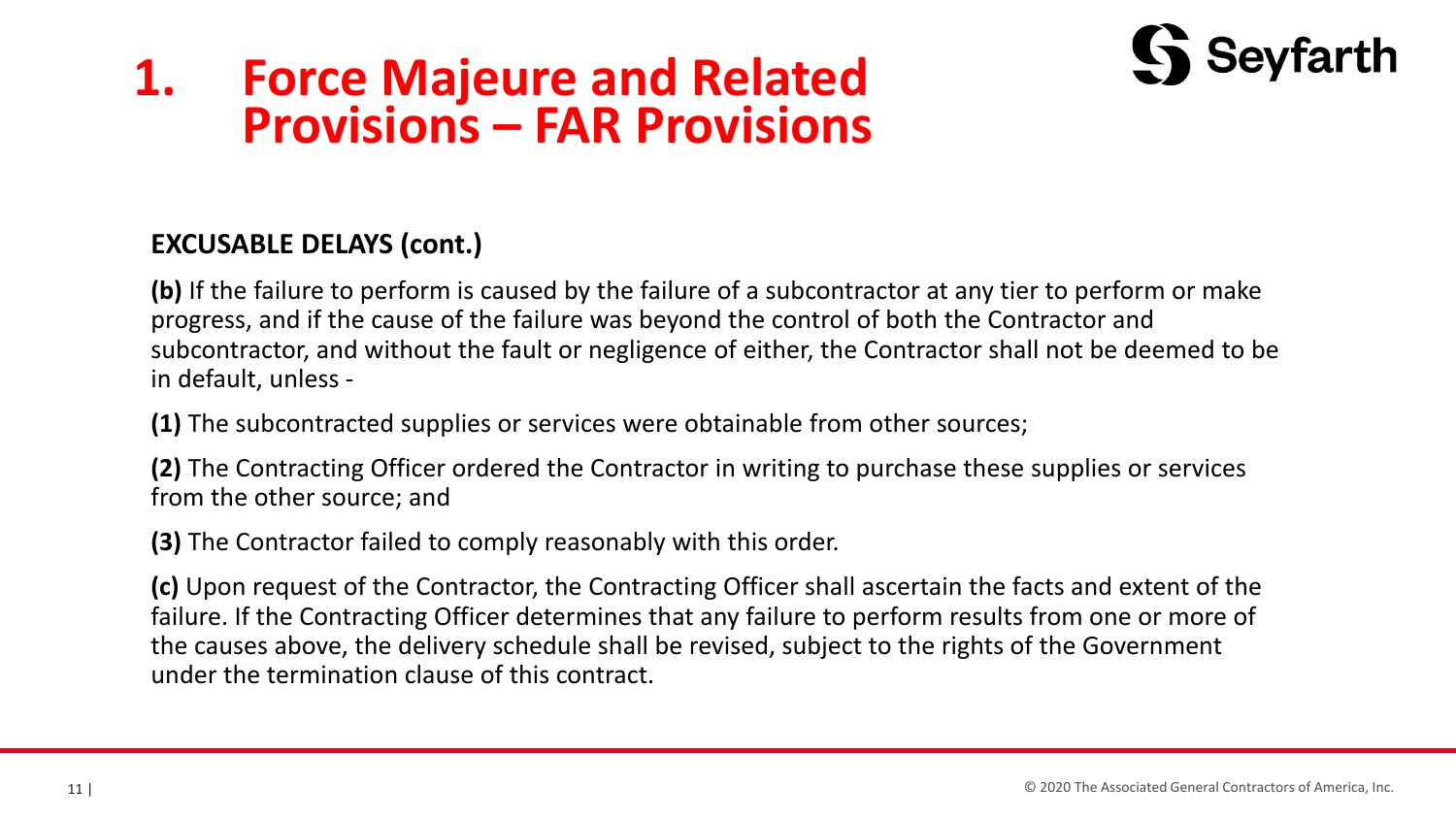

**FAR 52.249-8** (fixed price supply and service contracts)

### **DEFAULT (FIXED PRICE SUPPLY AND SERVICE) (APR 1984)**

**(a)** 

.

**(1)** The Government may, subject to paragraphs (c) and (d) below, by written notice of default to the Contractor, terminate this contract in whole or in part if the Contractor fails to -

**(i)** Deliver the supplies or to perform the services within the time specified in this contract or any extension;

**(ii)** Make progress, so as to endanger performance of this contract (but see subparagraph (a)(2) below); or

**(iii)** Perform any of the other provisions of this contract (but see subparagraph (a)(2) below).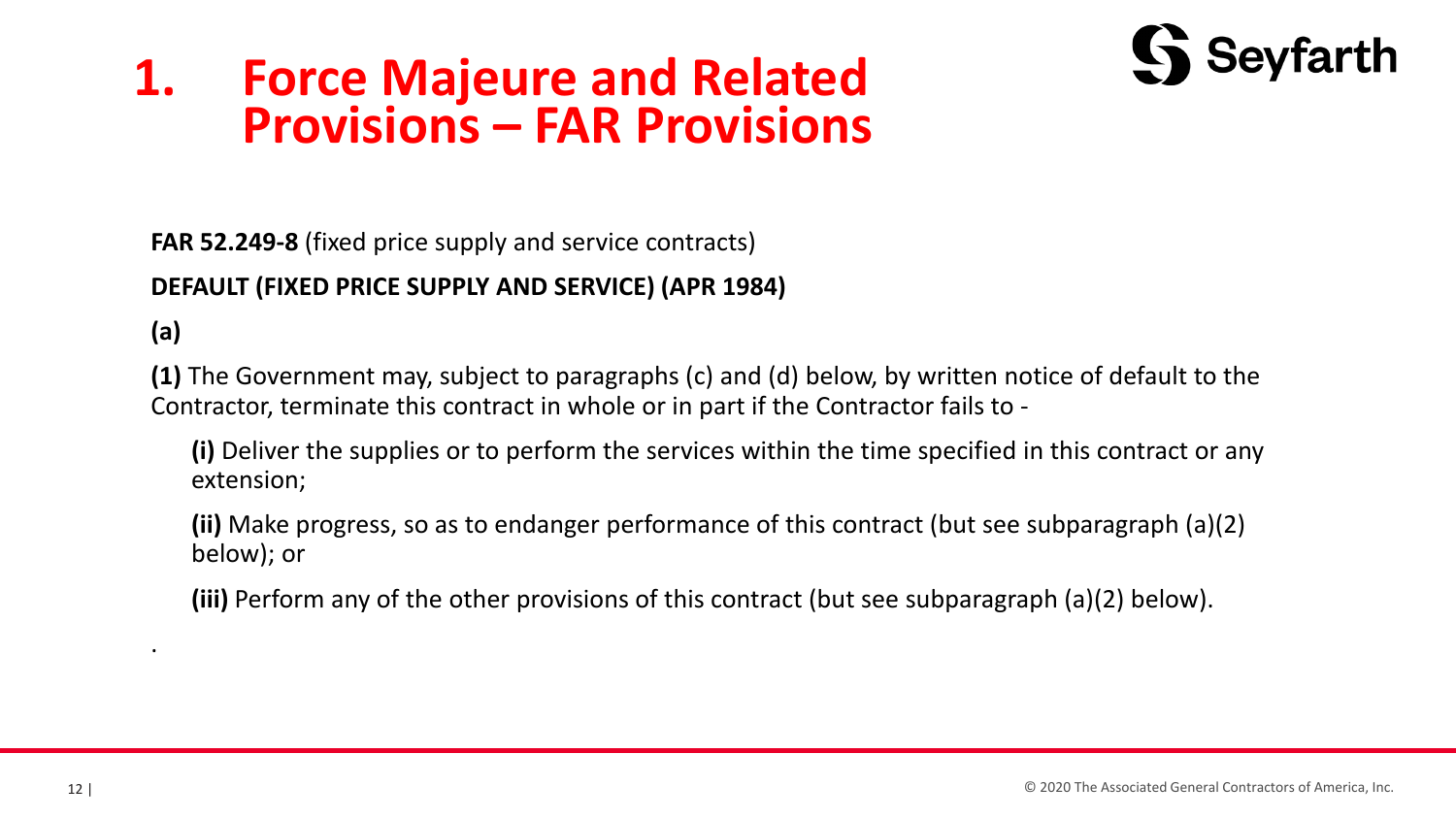

### **DEFAULT (FIXED PRICE SUPPLY AND SERVICE) (APR 1984) (cont.)**

**(2)** The Government's right to terminate this contract under subdivisions (1)(ii) and (1)(iii) above, may be exercised if the Contractor does not cure such failure within 10 days (or more if authorized in writing by the Contracting Officer) after receipt of the notice from the Contracting Officer specifying the failure.

**(b)** If the Government terminates this contract in whole or in part, it may acquire, under the terms and in the manner the Contracting Officer considers appropriate, supplies or services similar to those terminated, and the Contractor will be liable to the Government for any excess costs for those supplies or services. However, the Contractor shall continue the work not terminated.

**(c)** Except for defaults of subcontractors at any tier, the Contractor shall not be liable for any excess costs if the failure to perform the contract arises from causes beyond the control and without the fault or negligence of the Contractor. Examples of such causes include (1) acts of God or of the public enemy, (2) acts of the Government in either its sovereign or contractual capacity, (3) fires, (4) floods, (5) **epidemics**, (6) quarantine restrictions (7) strikes, (8) freight embargoes, and (9) unusually severe weather. In each instance the failure to perform must be beyond the control and without the fault or negligence of the Contractor.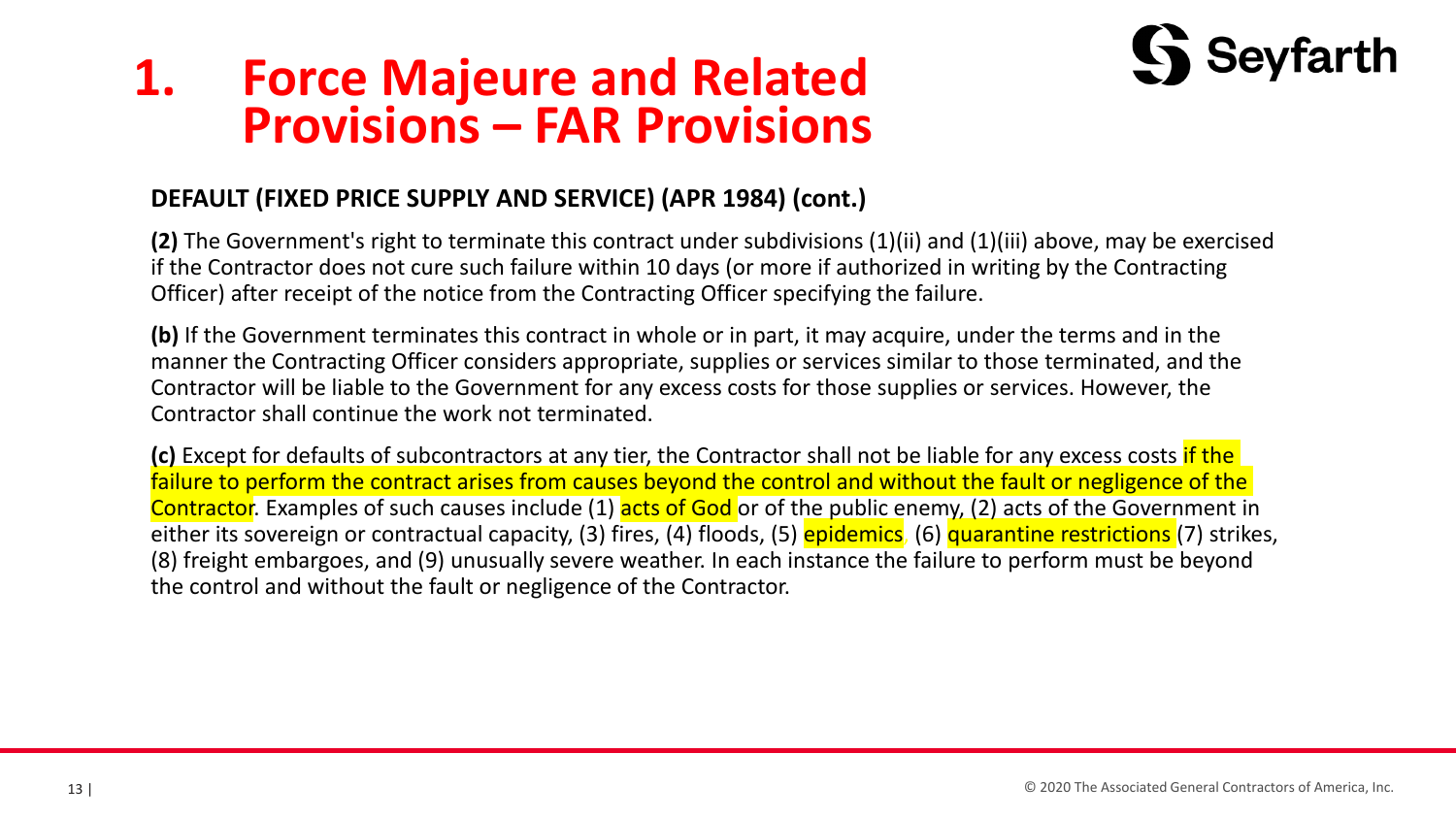

### **DEFAULT (FIXED PRICE SUPPLY AND SERVICE) (APR 1984) (cont.)**

**(d)** If the failure to perform is caused by the default of a subcontractor at any tier, and if the cause of the default is beyond the control of both the Contractor and subcontractor, and without the fault or negligence of either, the Contractor shall not be liable for any excess costs for failure to perform, unless the subcontracted supplies or services were obtainable from other sources in sufficient time for the Contractor to meet the required delivery schedule.

**(e)** If this contract is terminated for default, the Government may require the Contractor to transfer title and deliver to the Government, as directed by the Contracting Officer, any (1) completed supplies, and (2) partially completed supplies and materials, parts, tools, dies, jigs, fixtures, plans, drawings, information, and contract rights (collectively referred to as manufacturing materials in this clause) that the Contractor has specifically produced or acquired for the terminated portion of this contract. Upon direction of the Contracting Officer, the Contractor shall also protect and preserve property in its possession in which the Government has an interest.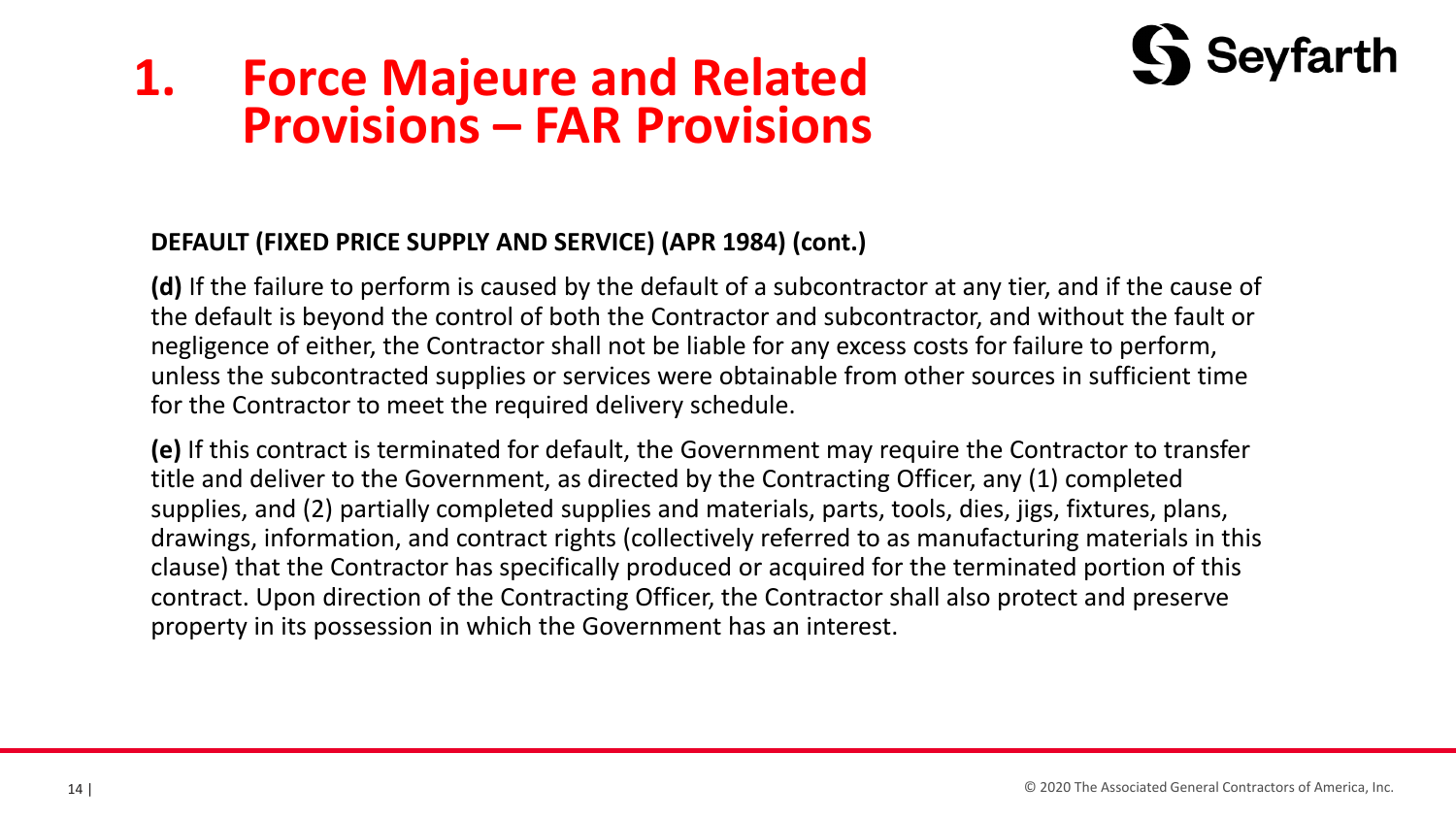

### **DEFAULT (FIXED PRICE SUPPLY AND SERVICE) (APR 1984) (cont.)**

**(f)** The Government shall pay contract price for completed supplies delivered and accepted. The Contractor and Contracting Officer shall agree on the amount of payment for manufacturing materials delivered and accepted and for the protection and preservation of the property. Failure to agree will be a dispute under the Disputes clause. The Government may withhold from these amounts any sum the Contracting Officer determines to be necessary to protect the Government against loss because of outstanding liens or claims of former lien holders.

**(g)** If, after termination, it is determined that the Contractor was not in default, or that the default was excusable, the rights and obligations of the parties shall be the same as if the termination had been issued for the convenience of the Government.

**(h)** The rights and remedies of the Government in this clause are in addition to any other rights and remedies provided by law or under this contract.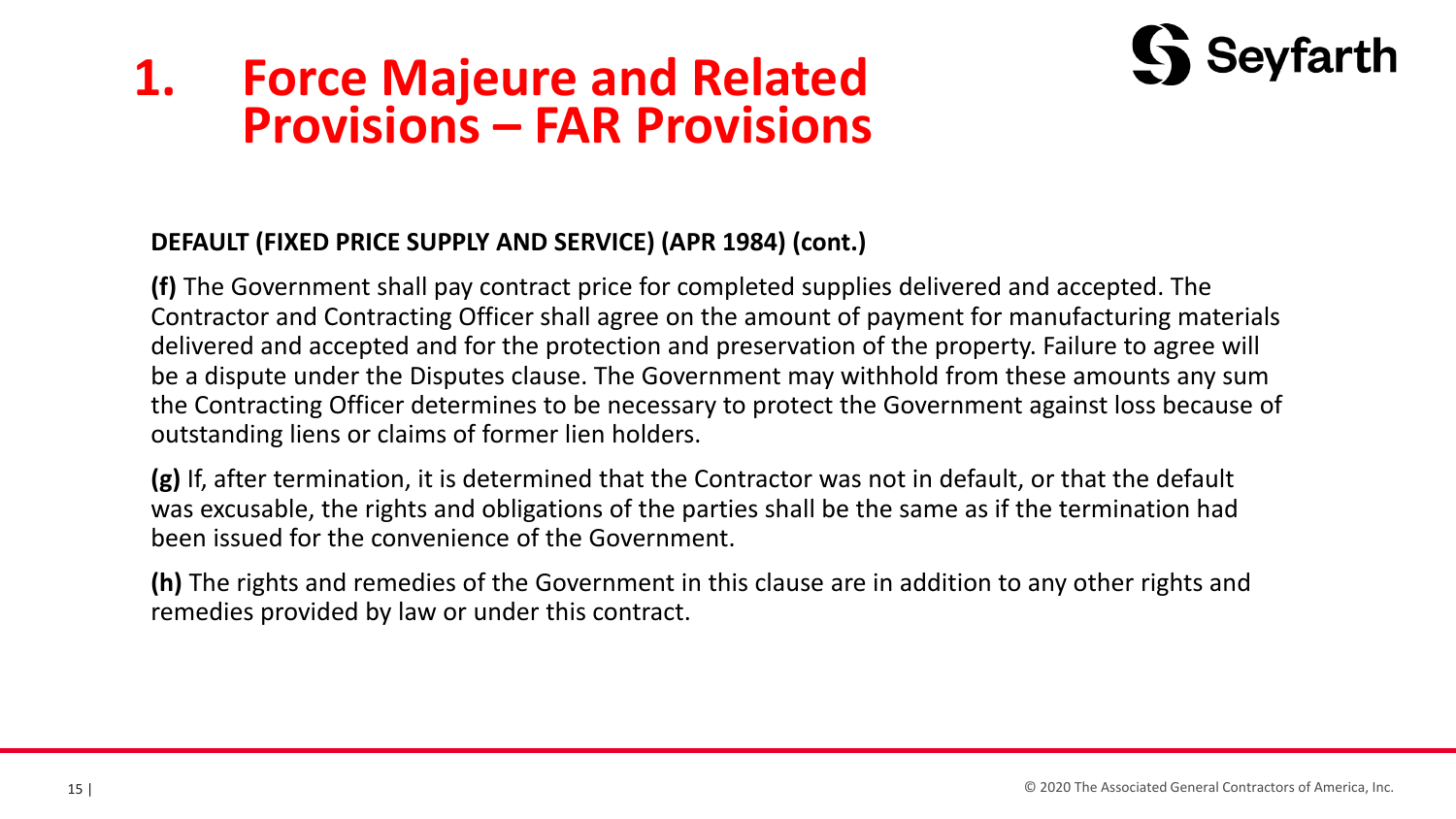## **1. Force Majeure and Related Provisions**



### **Selected State Laws Interpreting Force Majeure Provisions**

### **New York:**

- New York courts take a narrow view of defenses to contractual obligations based upon "unforeseen events" outside the control of the parties.
- Typically in NY the party seeking to avoid performance must show that the event in question is specifically set forth in, or of the type expressly contemplated by, the contract's force majeure clause, and that the event actually prevented its performance.
- For purposes of the impossibility defense, a NY court might find that a viral pandemic is an "act of God" or "act of nature" as defined by New York law.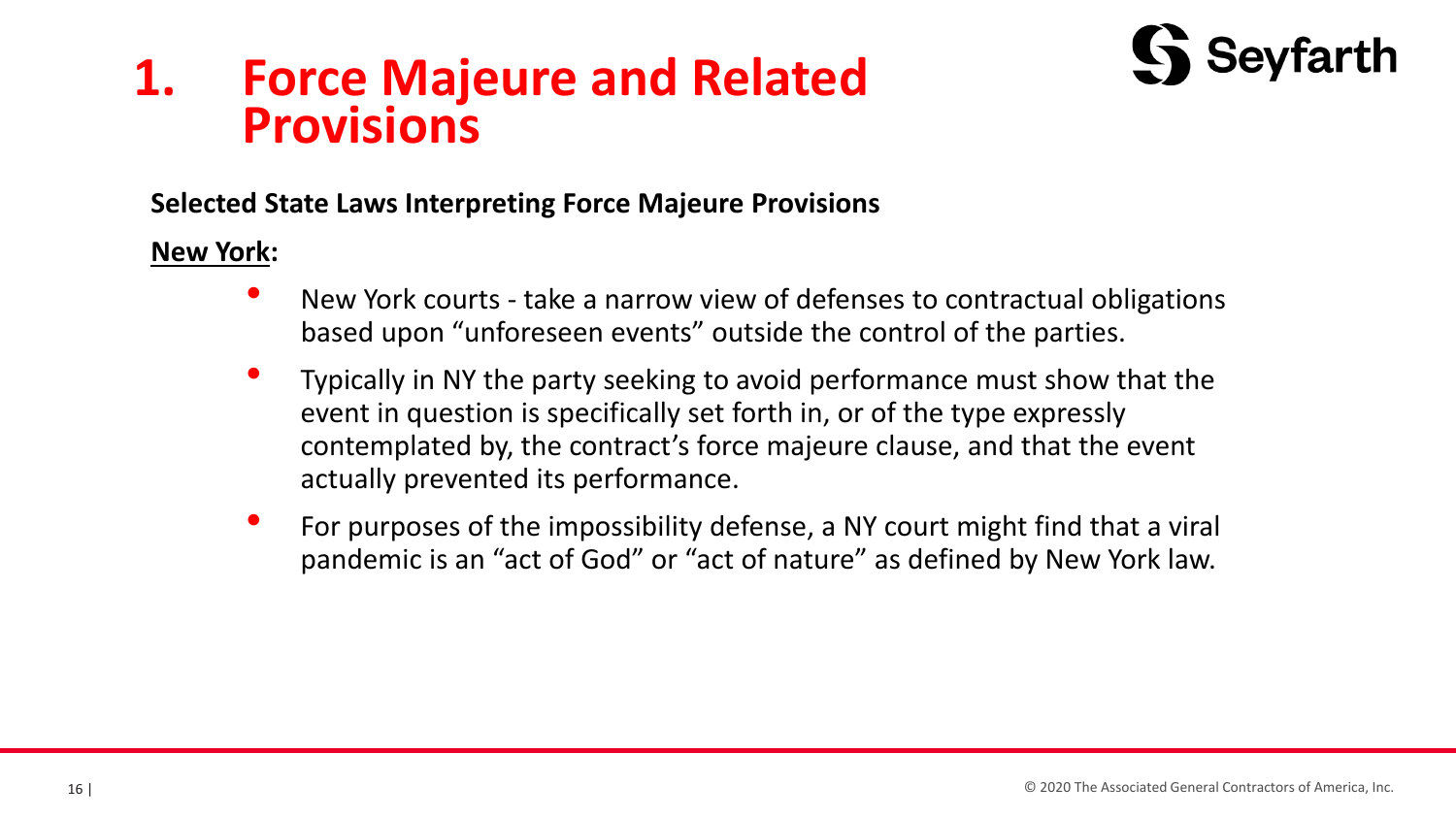## **1. Force Majeure and Related Provisions**



### **California:**

- California courts have applied the doctrine of commercial impracticability set forth in the Second Restatement of Contracts.
- Temporary impossibility or suspension does not excuse or discharge contractual obligations unless the temporary impossibility becomes permanent.
- A mere increase in the cost of performing contractual obligations does not alone render the contract impracticable or the purpose of the contract frustrated, except where there is an "extreme and unreasonable difficulty, expense, injury, or loss involved."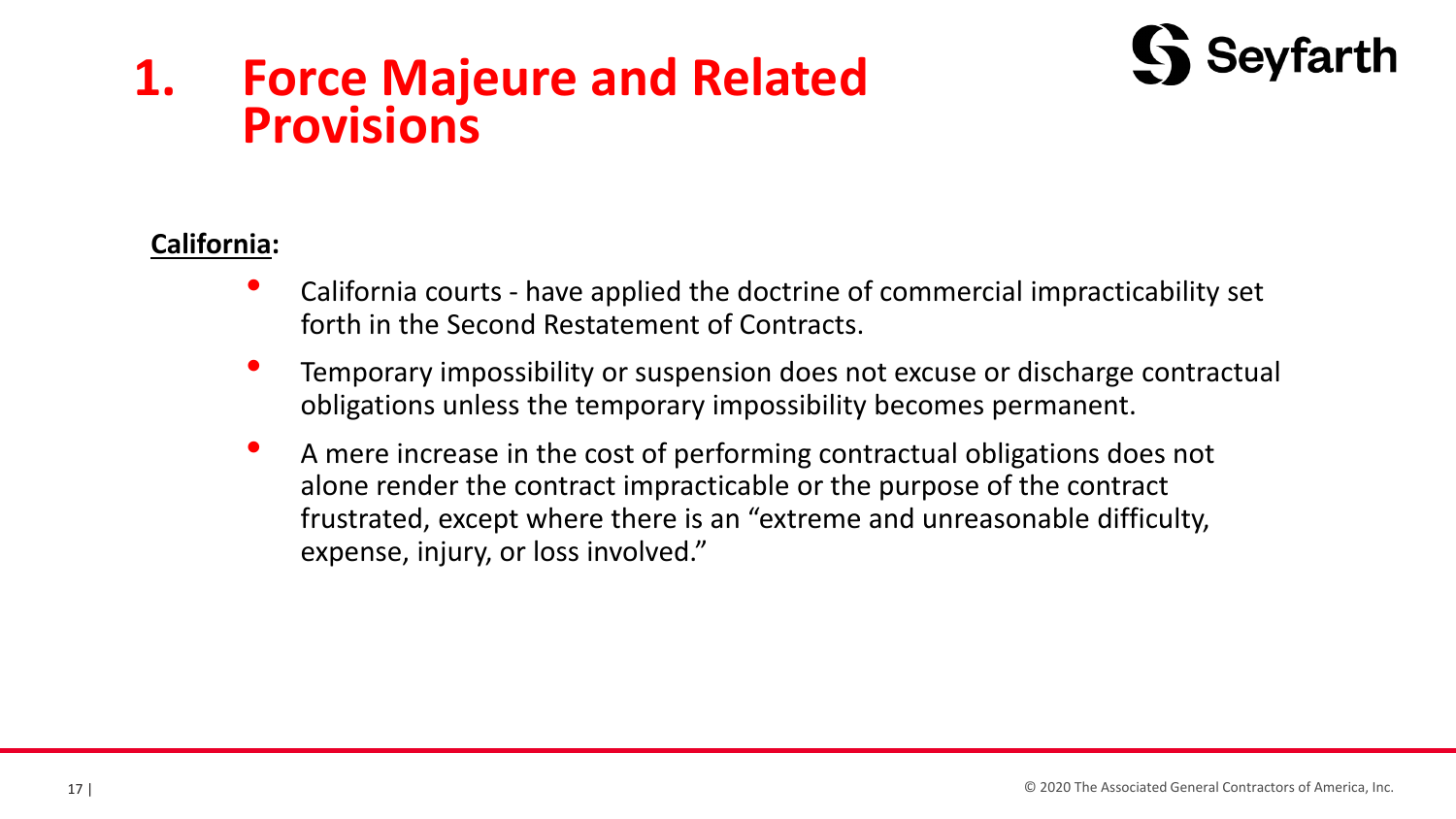# **2. Statutory Provisions & UCC**



- Statutory provisions modeled after Section 2A of the Uniform Commercial Code (UCC).
- Two possible defenses in breach of a sales contract:

Was delivery of the goods commercially impracticable because the agreed-upon type of carrier or delivery service was unavailable? Then the seller may tender a commercially reasonable substitute if one is available. *See* UCC § 2A-404.

Was the delay or failure to perform a sales contract excused because "performance as agreed has been made impracticable by the occurrence of a contingency the nonoccurrence of which was a basic assumption on which the lease contract was made or by compliance in good faith with any applicable foreign or domestic governmental regulation or order, whether or not the regulation or order later proves to be invalid"? *See* UCC § 2A-405.

**Seyfarth**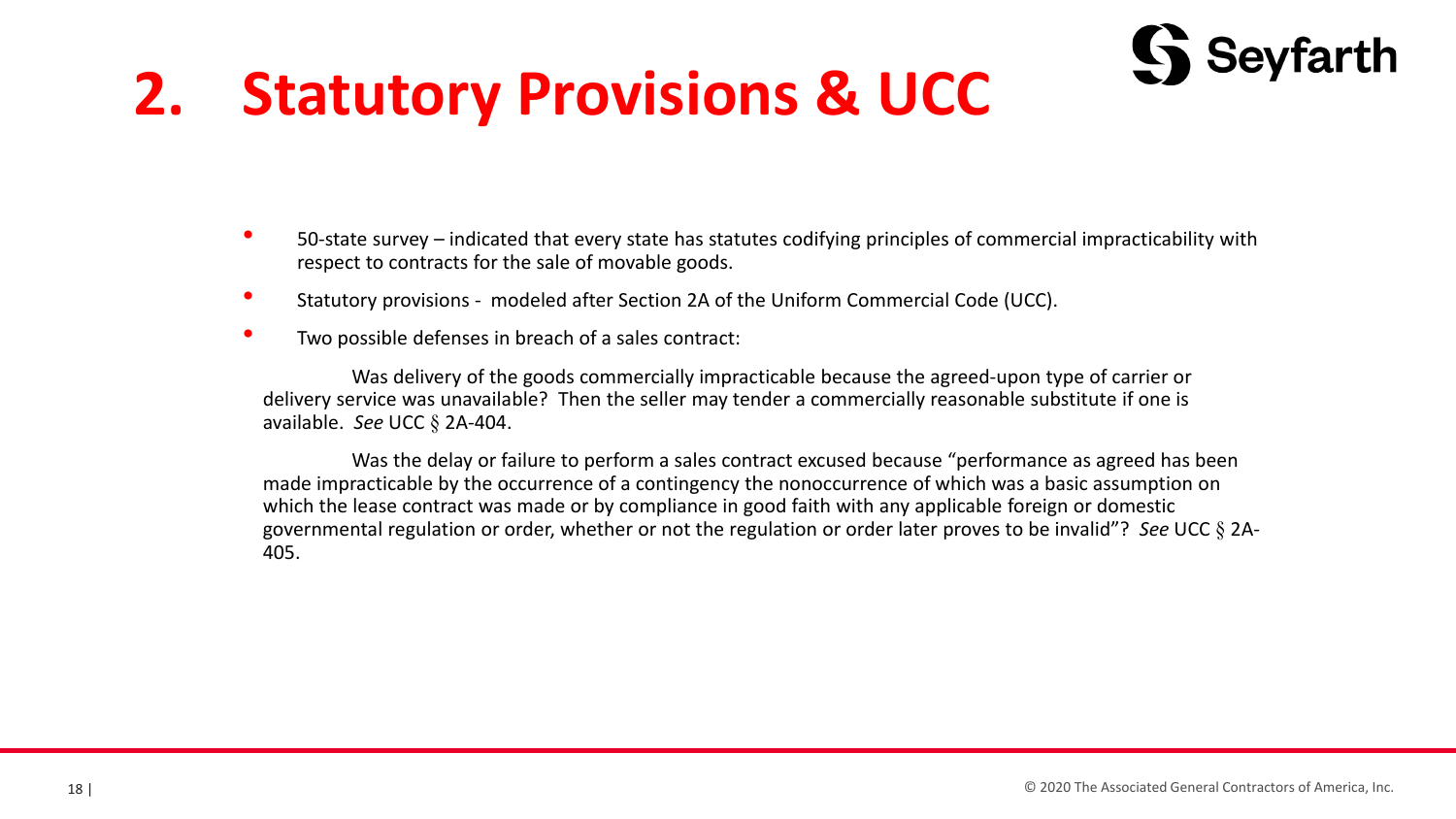# **3. Implied in Law Doctrines**



• Doctrine of Impossibility

• Commercial Impracticability

• Frustration of Intended Purpose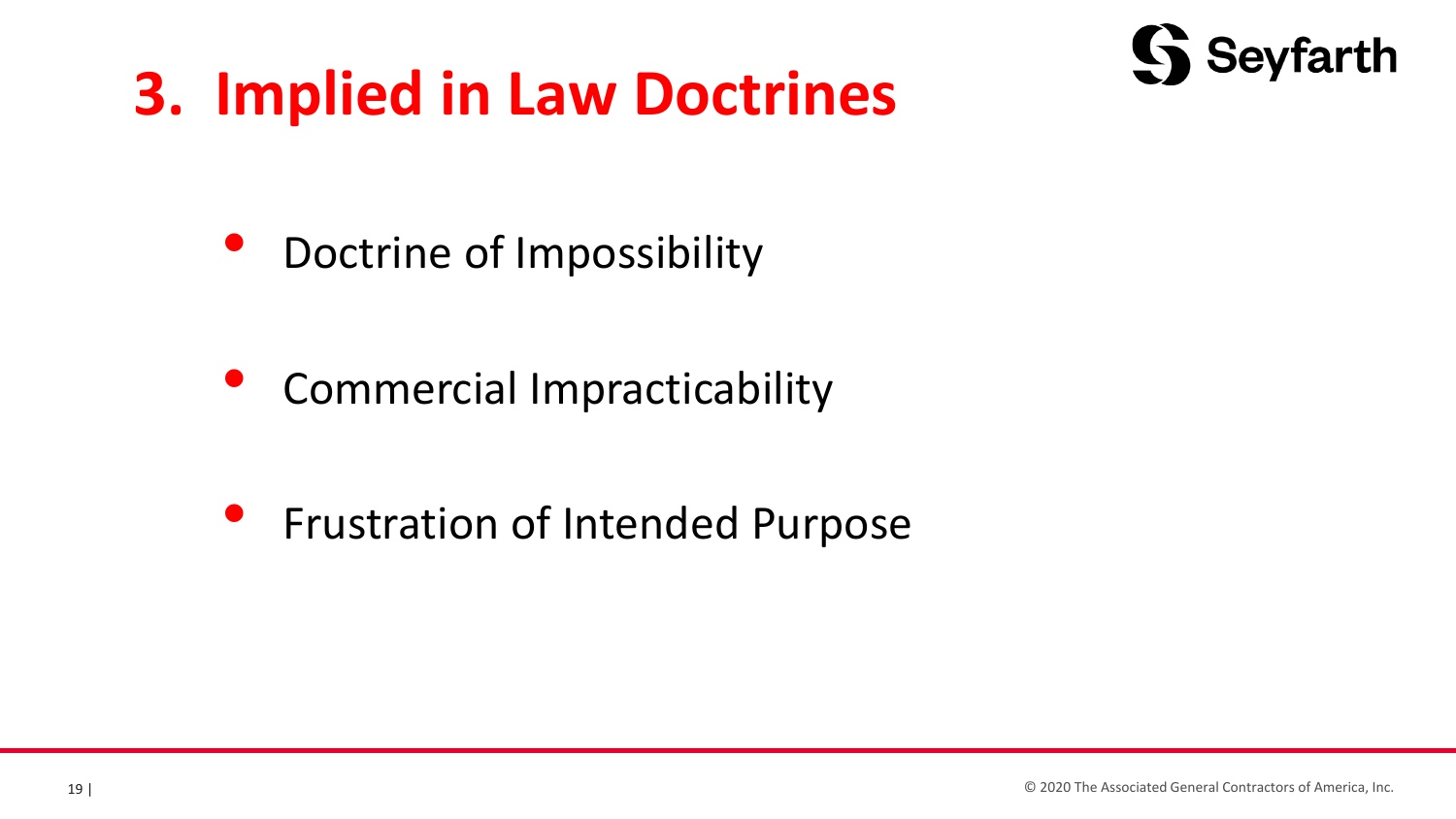

# **4. Other Contractual Remedies**

- Suspension order
- Changes in the work
- Convenience terminations
- Illness of key personnel
- Price escalation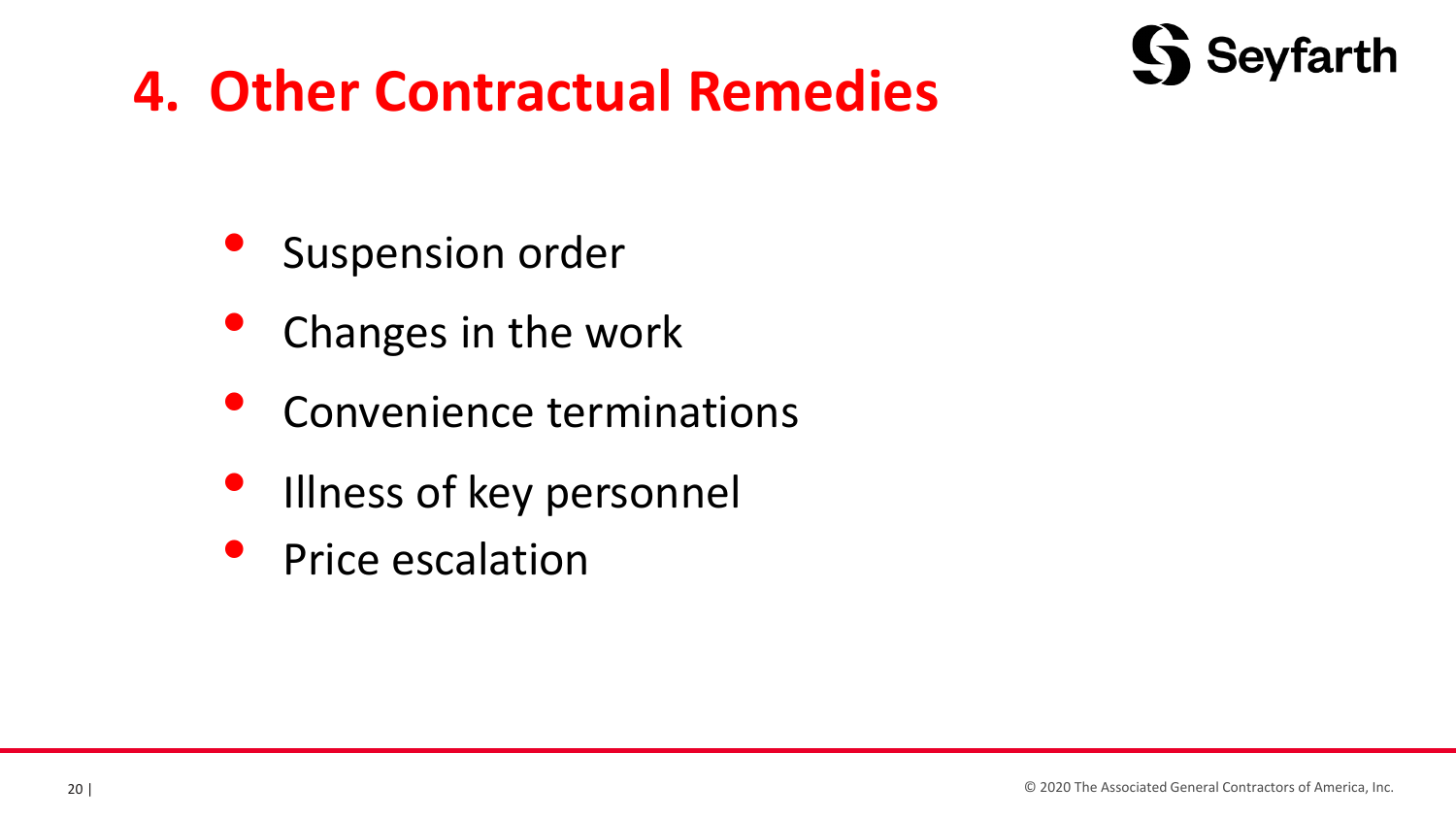## **5. Sample Force Majeure and Price Escalation Provisions**

Practical issues businesses should consider when reviewing your current their *force majeure* clauses:

- Does your contract specifically include some reference to delay caused by disease, such as quarantine, outbreak of disease, epidemic or pandemic? Or does it only generally reference events that are beyond the parties' control?
- If a *force majeure* event occurs, does it entitle the contractor to an equitable adjustment in the contract time?
- If a *force majeure* event occurs, is the contractor also entitled to an equitable adjustment in the contract price? Should any entitlement to an increase in the contract price be limited to the contractor's direct costs?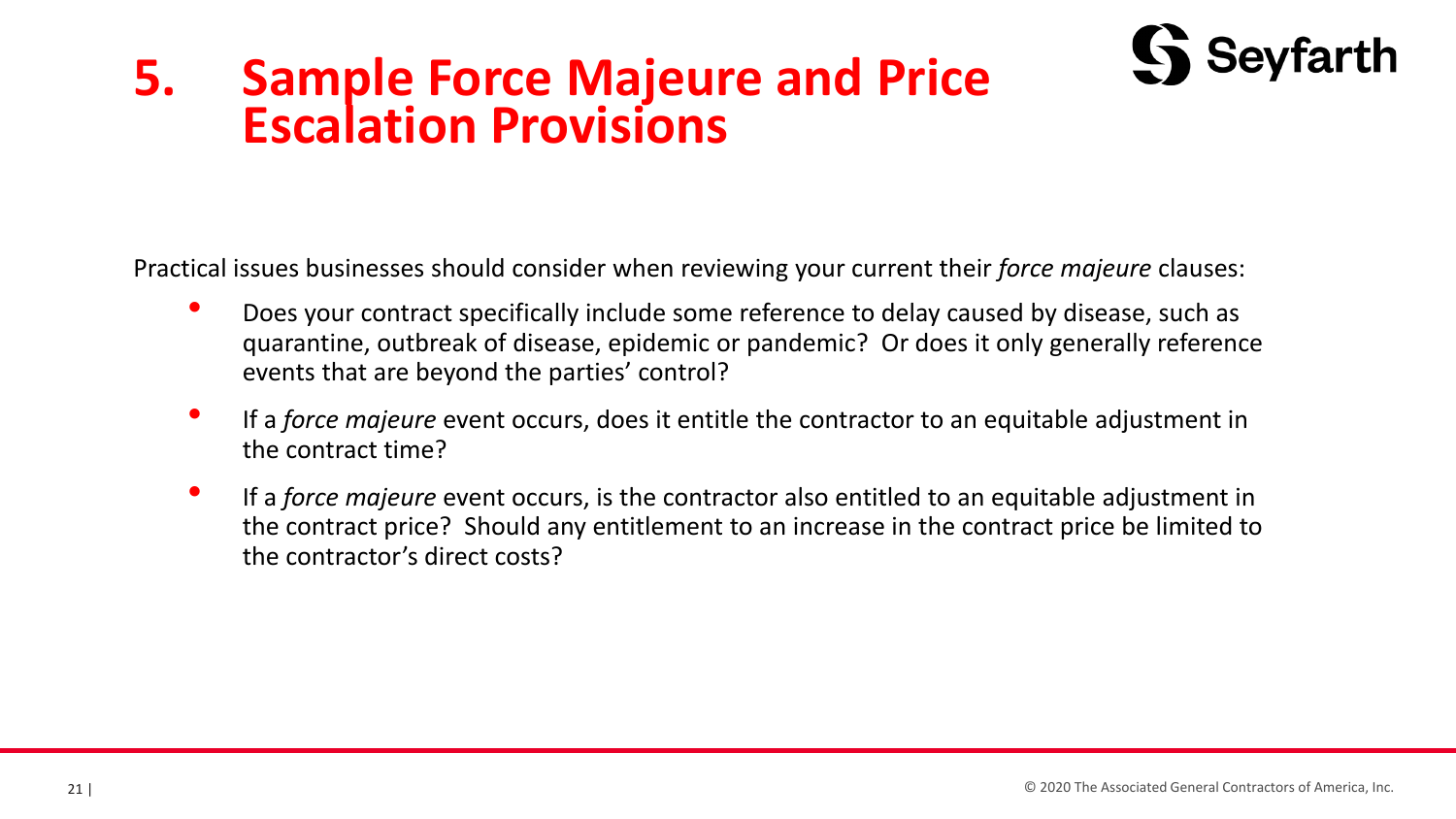# **Sample Force Majeure Provision**



• Sample definition of Force Majeure Event:

"Force Majeure Event includes, but is not limited to, any intervening act of God or public enemy, war, invasion, act of terror, hurricane force winds, tornados, strikes or labor disputes, riot or other **public disorder, quarantine restriction, disease** outbreak, epidemic, pandemic or other declaration of public health emergency.

• Owners, contractors and subcontractors should carefully negotiate the definition of force majeure to allocate the risk in a commercially reasonable manner.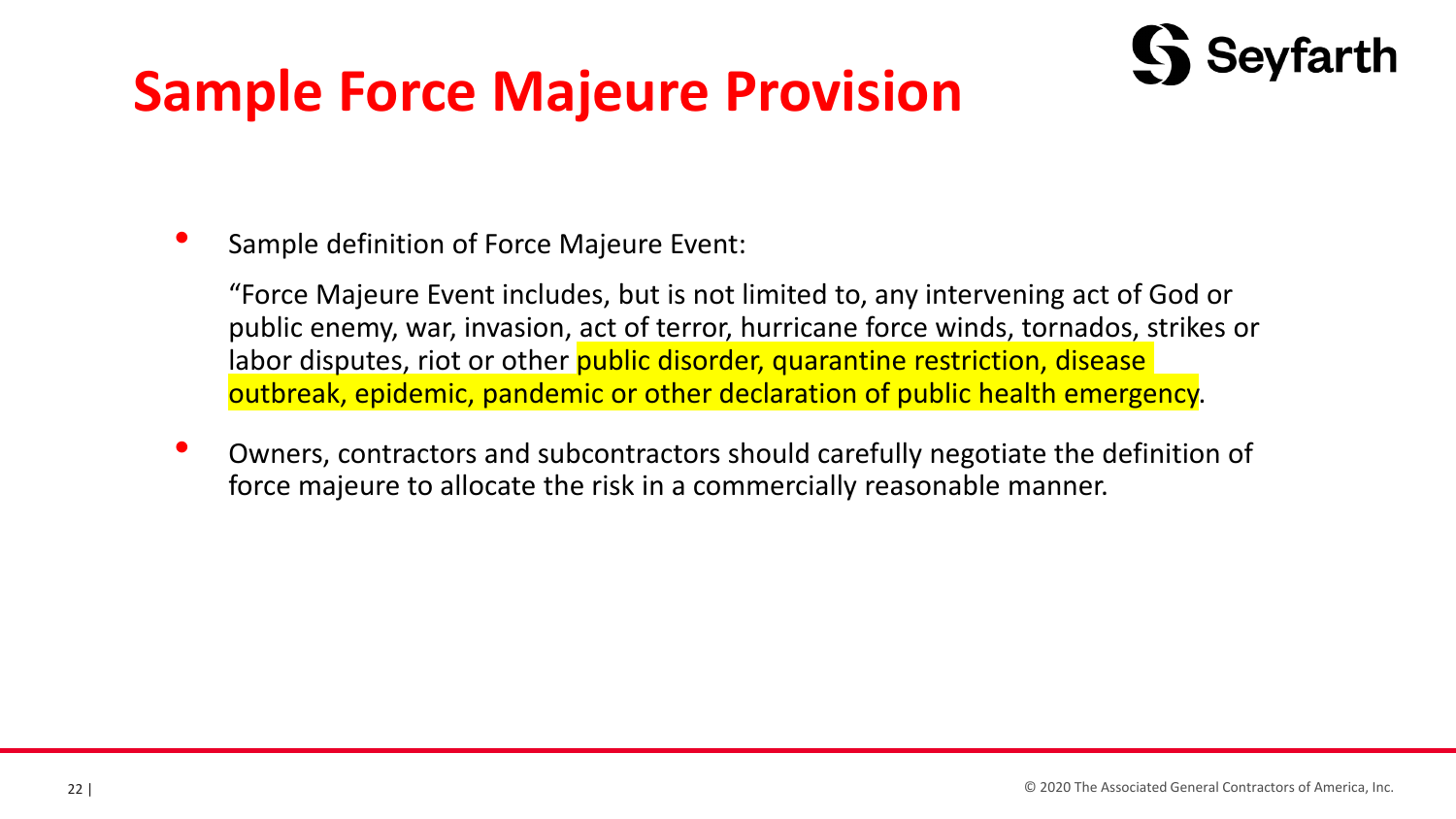# **Sample Price Escalation Provision**



## **ConsensusDocs© 200.1: AMENDMENT NO. 1 "POTENTIALLY TIME AND PRICE-IMPACTED MATERIALS"**

- For use with ConsensusDocs© 200, Standard Agreement and General Conditions Between Owner and Constructor (Lump Sum Price)
- Consider specifically identifying the COVID-19 pandemic and expanding the price impacts to labor and equipment in addition to material: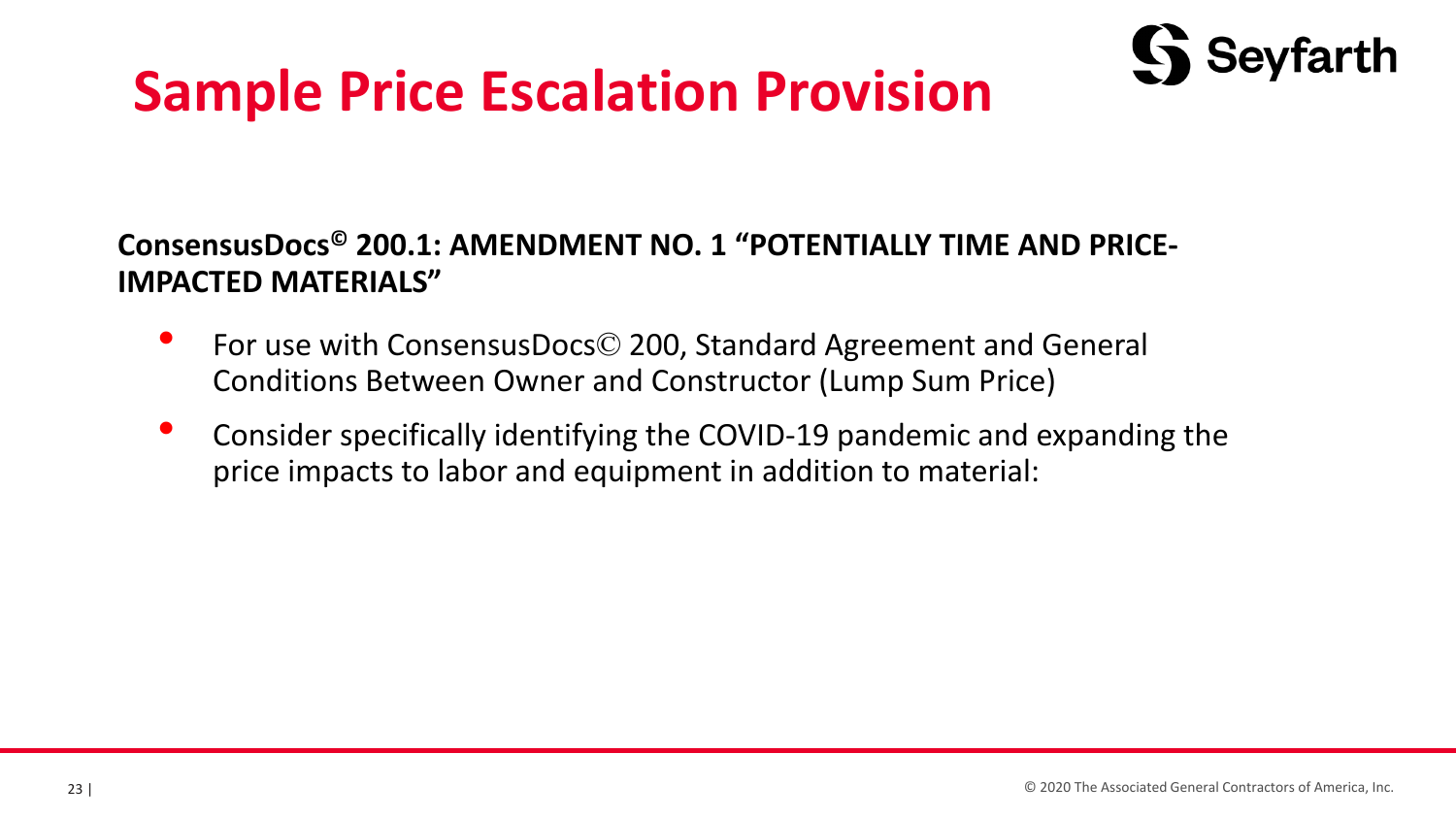# **Sample Price Escalation Provision**



**\* Proposed edits to ConsensusDocs© 200.1: AMENDMENT NO. 1 "POTENTIALLY TIME AND PRICE-IMPACTED MATERIALS"**

Seyfarth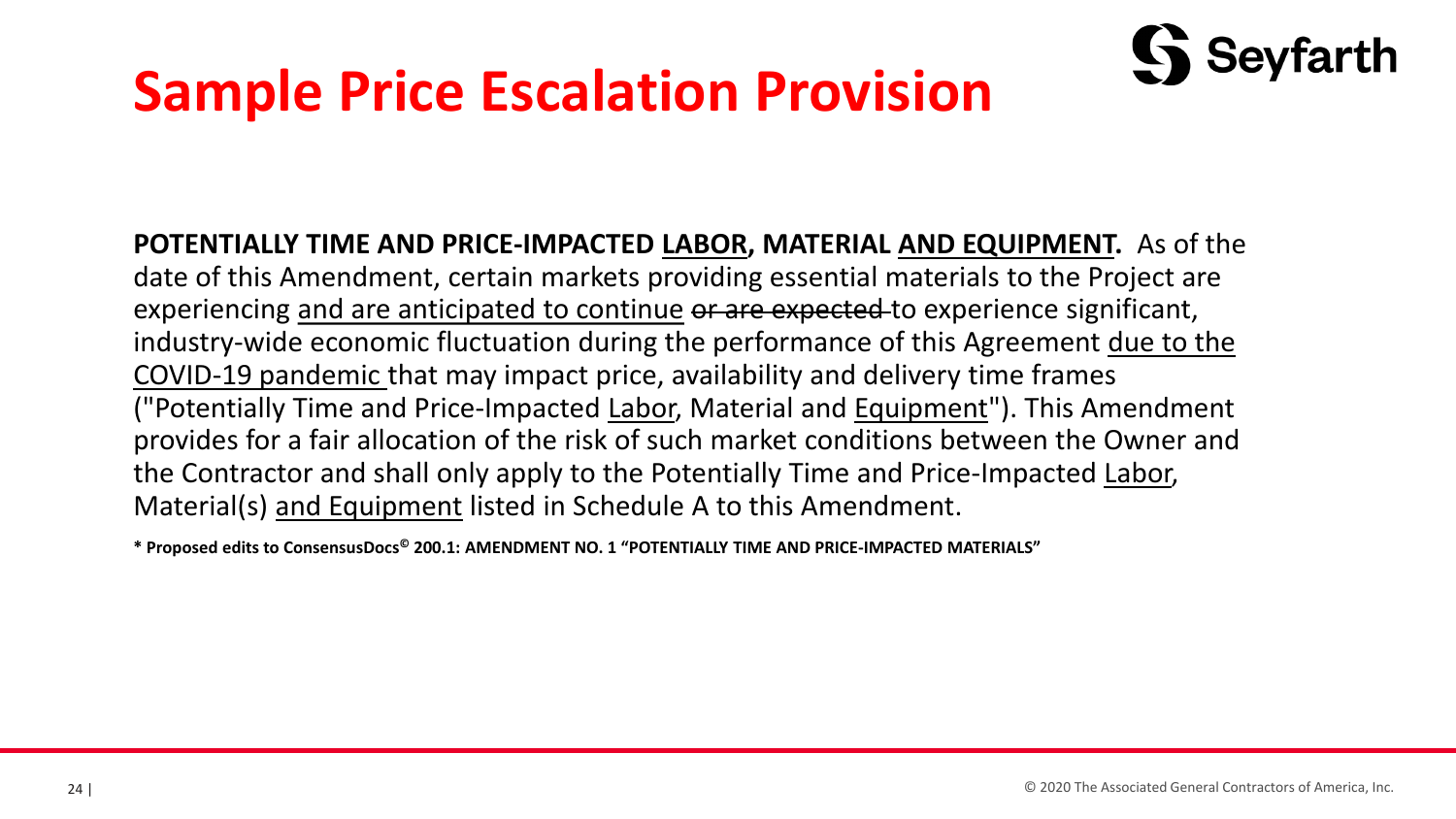# **B. Project Risk Management**







## **COVID-19 Enterprise Risk Management(ERM)**

Top Down / Bottom Up ERM

- Senior Leadership Task Force (Safety, HR, Finance, Operations, Risk, Legal, IT, Communications)
- Regional Office / Operations Leadership (regional office and project continuity)

## **Objectives**

Articulate objectives

- Protect people
- Protect operations and project sites
- Protect the business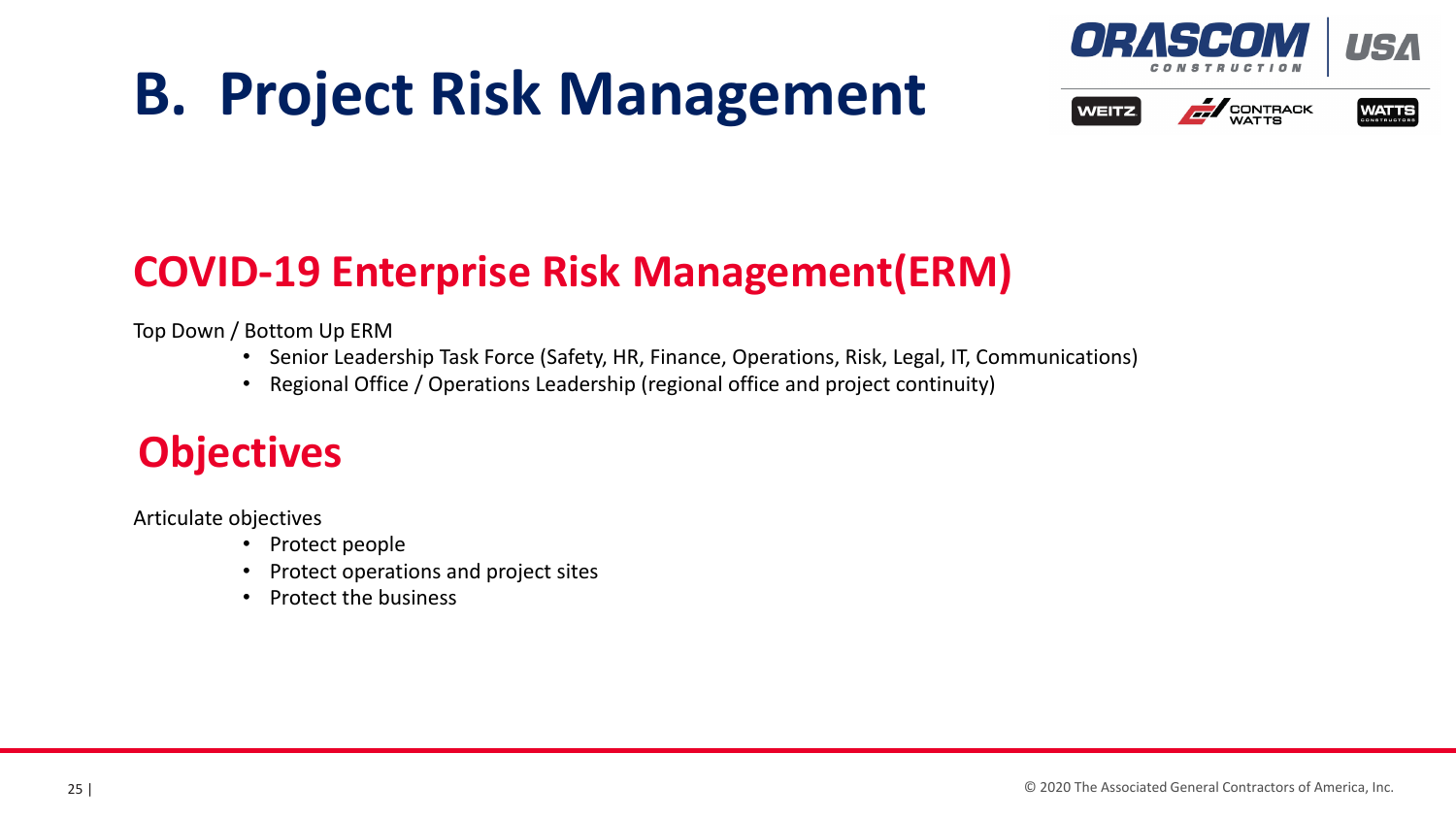### **Practical Risk Management Strategies**







## **Crisis and business continuity management**

- Identify and assess most significant risks and current controls (e.g. insurance)
- Establish processes and protocols to help mitigate risks
- Standard guidance for different scenarios
- Track execution with continuous updates
- Ongoing communication plan internal and external
- Claims notification system
- Stay updated with most current information and available resources (CDC, WHO, AGC, OSHA)
- Receive support from partners and peers (brokers, carriers, legal advisors, consultants, peers, etc.)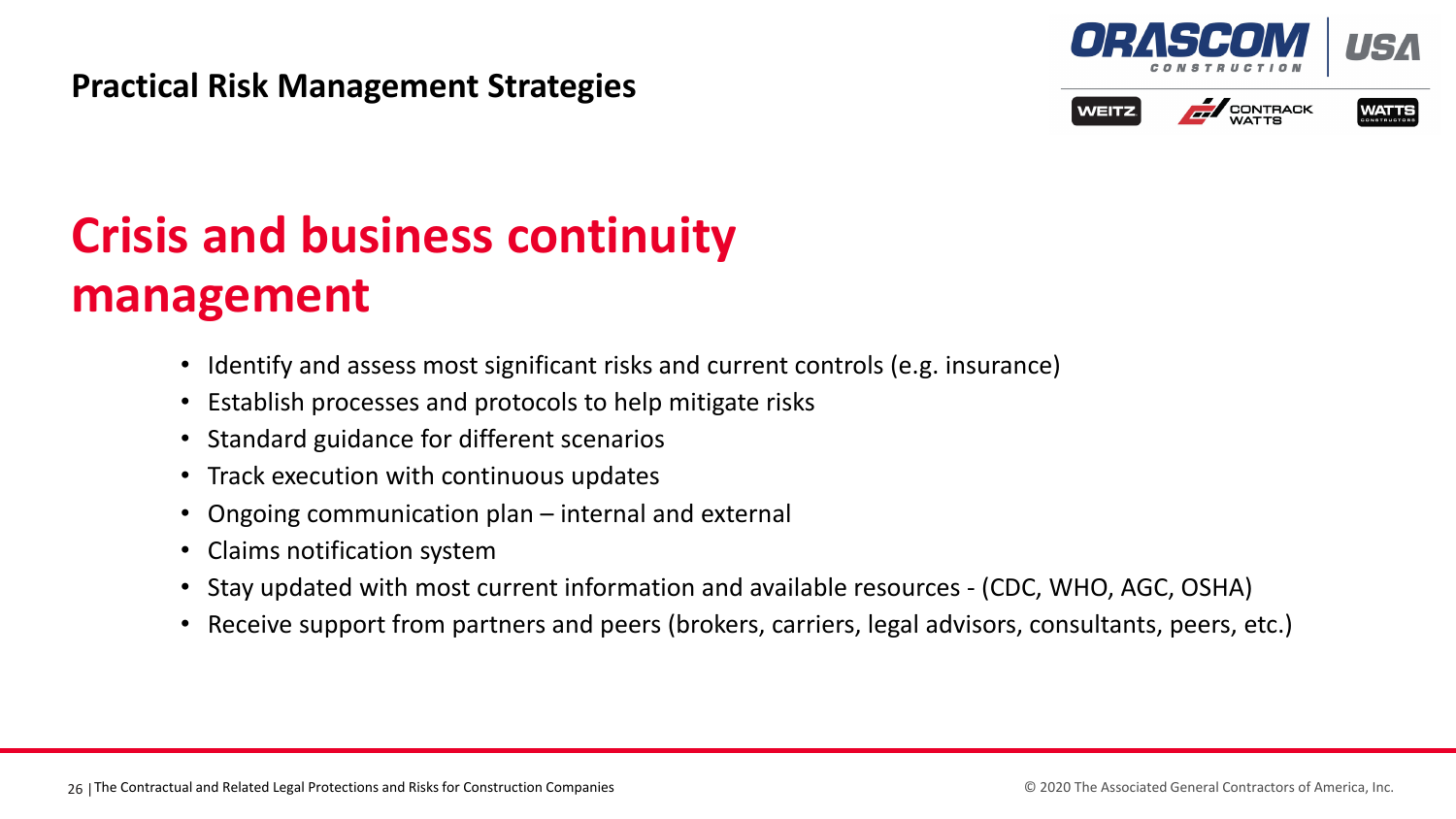

### **EN CONTRACK WEITZ**



## **Contractual Risk Identification**

Review relevant contract provisions – understand rights, responsibilities, and assess risk

|                          |                        |                                   |  |                               |                  |                                   |                                              |                             | <b>Contract Provisions</b> |                              |                                                     |                                                                         |                                                                               |                                                        |                           |
|--------------------------|------------------------|-----------------------------------|--|-------------------------------|------------------|-----------------------------------|----------------------------------------------|-----------------------------|----------------------------|------------------------------|-----------------------------------------------------|-------------------------------------------------------------------------|-------------------------------------------------------------------------------|--------------------------------------------------------|---------------------------|
| <b>Project</b><br>Number | Description   Location | % Complete Contract \$ Backlog \$ |  | <b>Notice</b><br>Requirements | Force<br>Majeure | <b>Price</b><br><b>Escalation</b> | <b>Differing</b><br><b>Site</b><br>Condition | Suspension /<br>Termination | Change in<br>Law           | Liquidated<br><b>Damages</b> | <b>Waiver of</b><br>Consequential<br><b>Damages</b> | $\vert$ Owner duty $\vert$ $\vert$<br>to provide<br>proof of<br>finance | <b>Emergency and <math>\mathbf{r}</math></b><br><b>Safety</b><br>Requirements | <b>Claims</b><br><b>Resolution /</b><br><b>Dispute</b> | <b>Risk</b><br>Assessment |

- Provide compliant notices (develop base templates) and updates
- General guidelines for documenting cost and schedule delay impacts review contract for specific requirements.
- Ongoing communication between Owner, contractor and subcontractors keep upstream and downstream parties informed of any delays and/or supply chain disruptions.
- Issue change orders if applicable.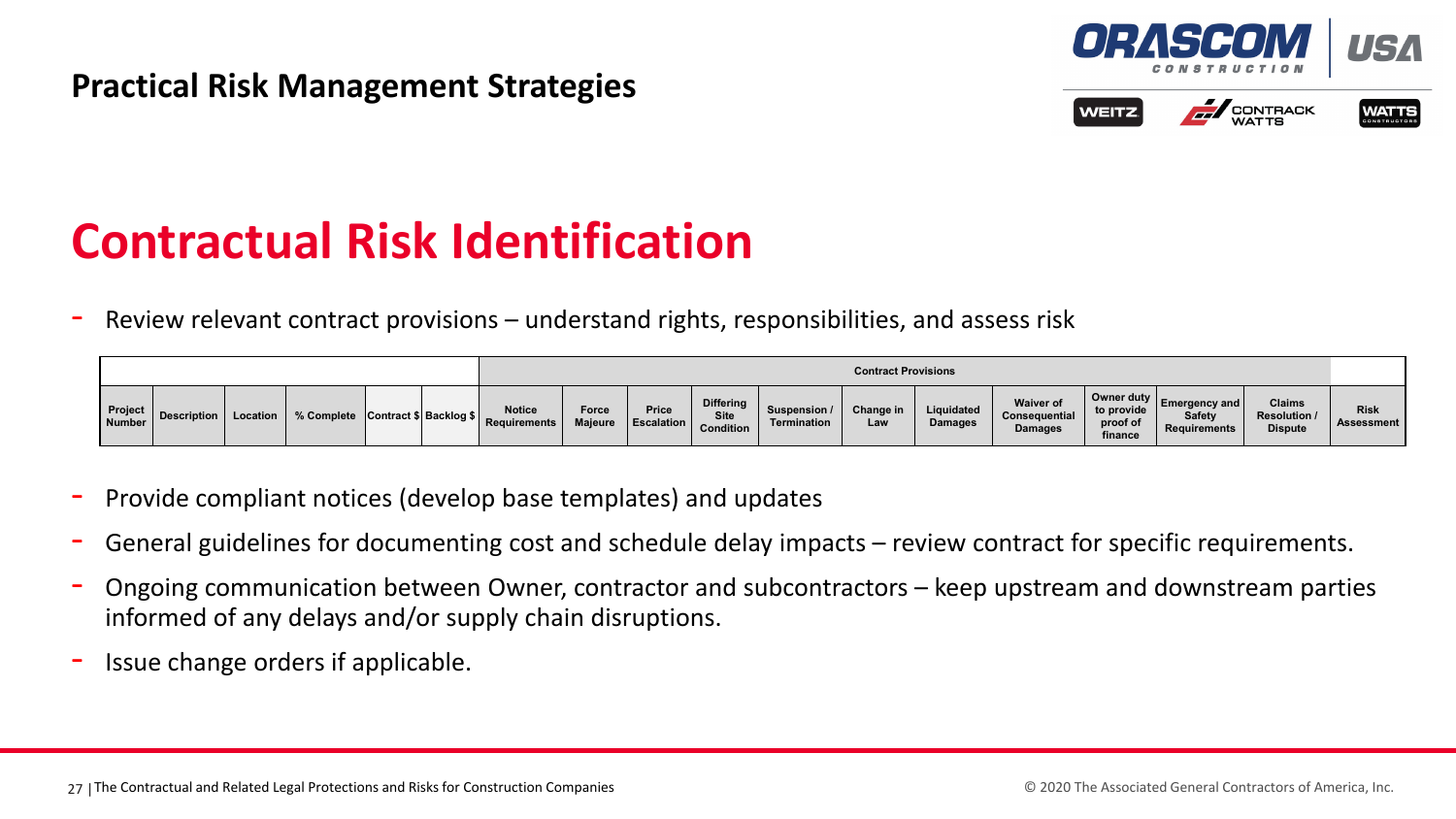### **Practical Risk Management Strategies**







## **Supply Chain Risk Identification**

- Awareness of challenged subcontractors or suppliers
- Trace critical construction materials back to their raw form fabrication location
- Focus on materials coming from pandemic affected countries such as China, Italy, Spain, etc.
- Develop a simple Supply Chain questionnaire forms that can be completed by our partners (owners, designers, contractors, subcontractors and suppliers)
- Meet with owners, designers, and subcontractors to discuss risk mitigation plans for identified high risk products or suppliers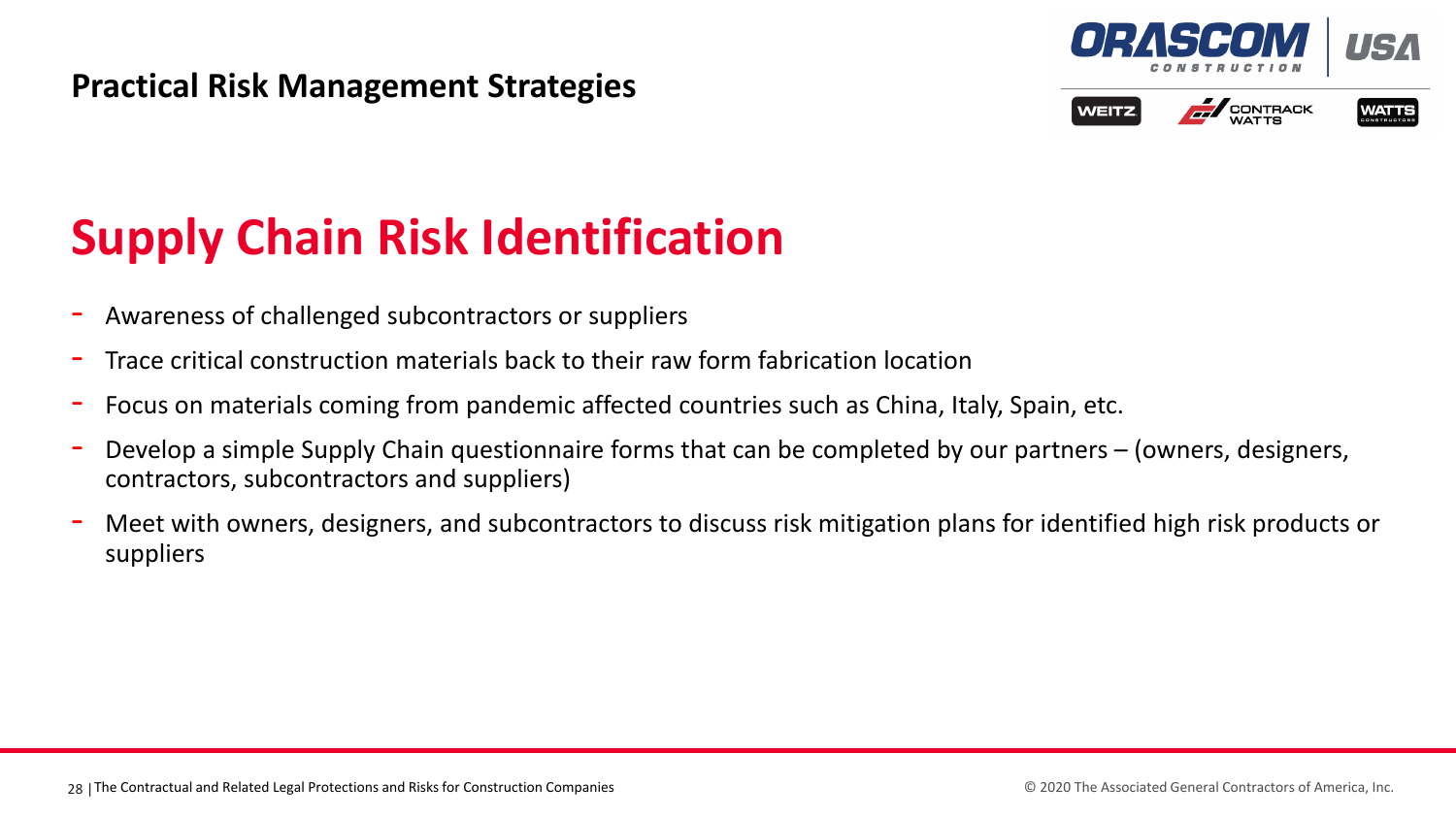

Notice form base templates

Prevention awareness posters

- Entry access questionnaires

- Jobsite shutdown plan and checklists
- Claim reporting forms

Jobsite signage

**Guidelines**

- "What if" guidelines
- Updated modified industry standard contract forms
- Incident response plan templates
- Project continuity plan template

29 | The Contractual and Related Legal Protections and Risks for Construction Companies **2000** Construction Companies **2000** The Associated General Contractors of America, Inc.

*Create a COVID-19 Internal Website Resource Page*



**Processes, Protocols, Forms,** 



**EN CONTRACK** 

**WEITZ** 

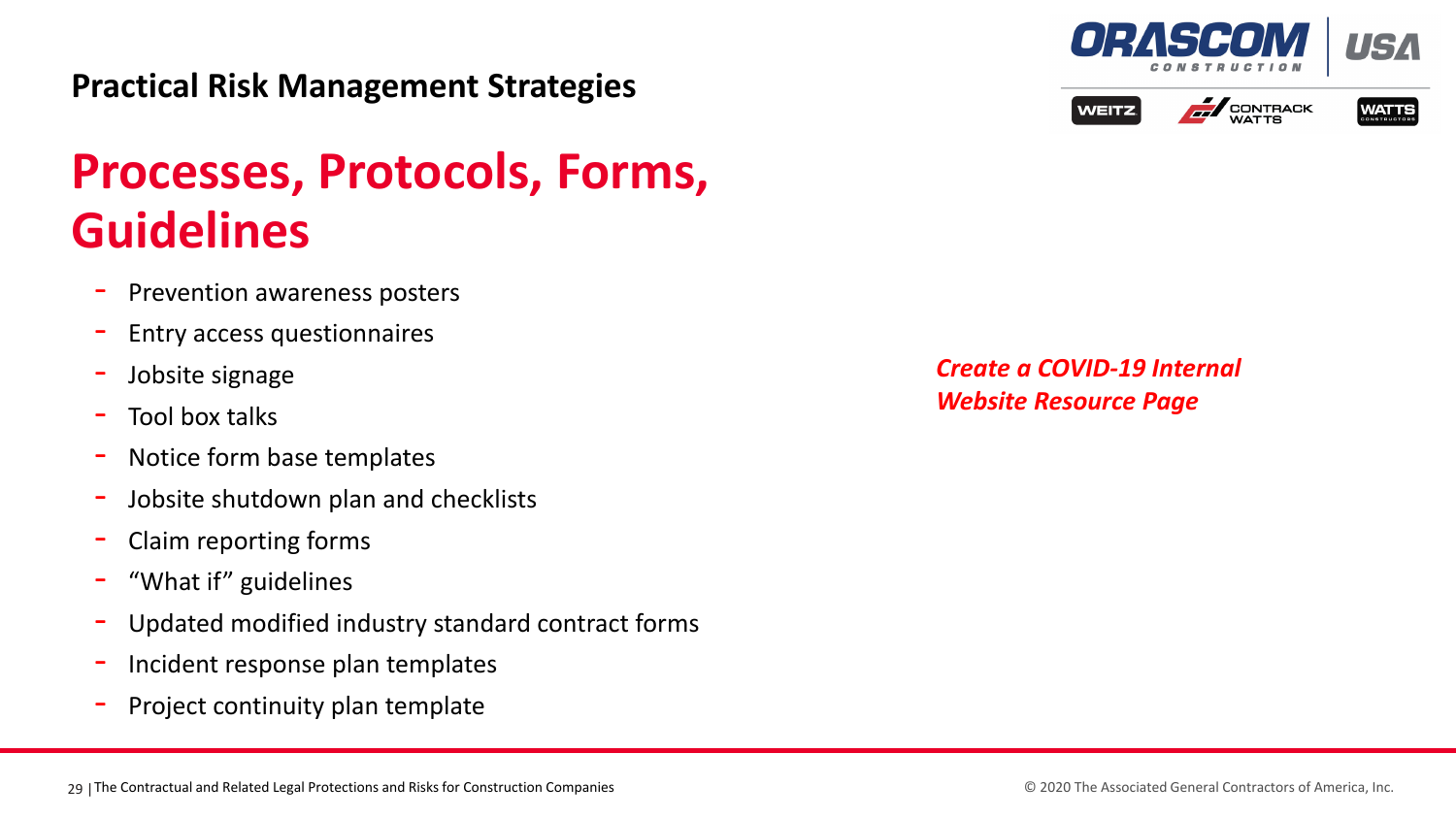

# **C. Federal Emergency Procurement Procedures**

- March 13, 2020 Emergency Declaration
- Stafford Act
	- Local Hire Preference
		- Government is permitted to set aside solicitations to allow awards only to "offerors residing or doing business primarily in the area affected by ... [a] major disaster or emergency."
		- Eligibility requirements Federal Acquisition Regulation ("FAR") 52.226-3(d)
	- Small Business Preference
		- Set Asides
		- Evaluation Preferences
- "Unusual and compelling urgency" exception to the Competition in Contracting Act.
- Emergency Acquisition Flexibilities
- Beta.SAM.gov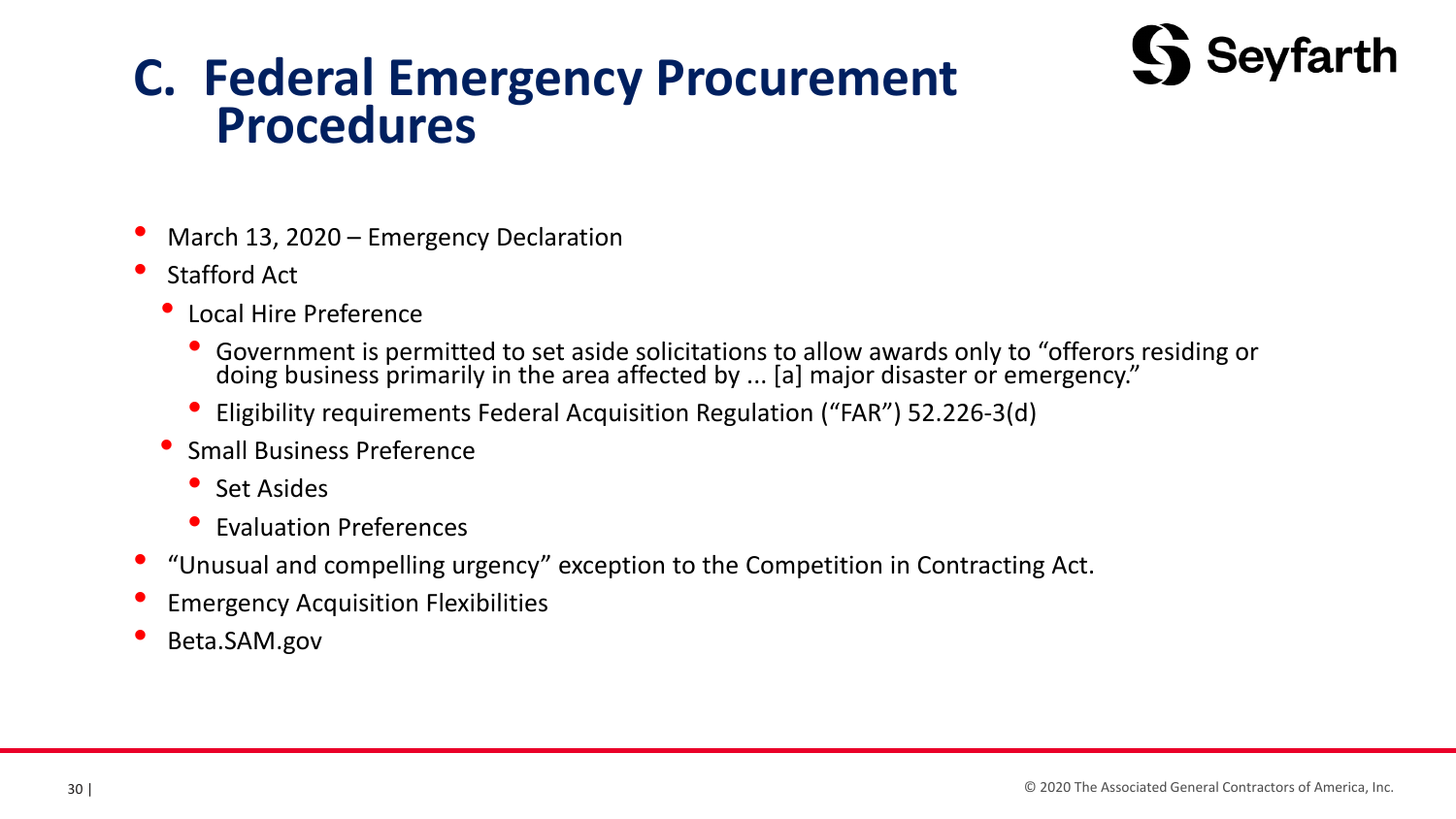# **White House Guidance**



- March 20, 2020 White House Memo Managing Federal Contract Performance Issues Associated with the Novel Coronavirus (COVID-19)
	- Encourages communication
	- Encourages telework and performance extensions
- Mitigating Impacts
	- Excusable delays and Requests for Equitable Adjustment
	- Stop Work / Suspension of Work
- Procurement Flexibilities
	- Threshold increases
	- Stafford Act
	- Tracking Activities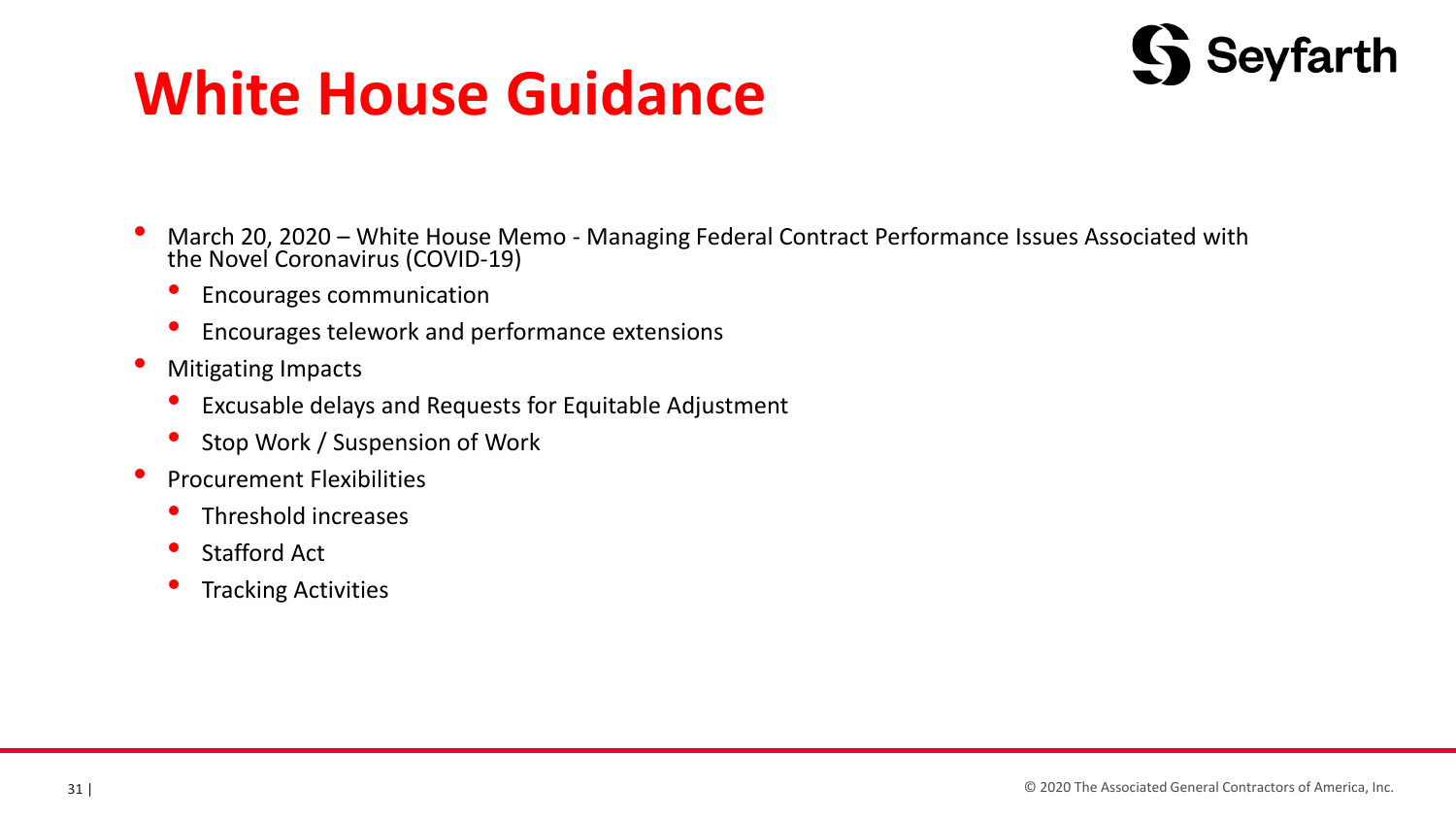# **National Interest Action**



- The General Services Administration (GSA) has added a new National Interest Action (NIA) Code to the NIA field in the Federal Procurement Data System (FPDS) as a means of tracking procurements involved in the response to COVID-19.
- Go to FPDS.gov
- Enter "COVID-19 2020"
- To find construction-related procurements, enter appropriate NAICS code
	- <https://www.naics.com/six-digit-naics/?code=23>
	- Ex: 236220 (Commercial and Institutional Building Construction)
	- Ex: 237120 (Oil and Gas Pipeline and Related Structures Construction)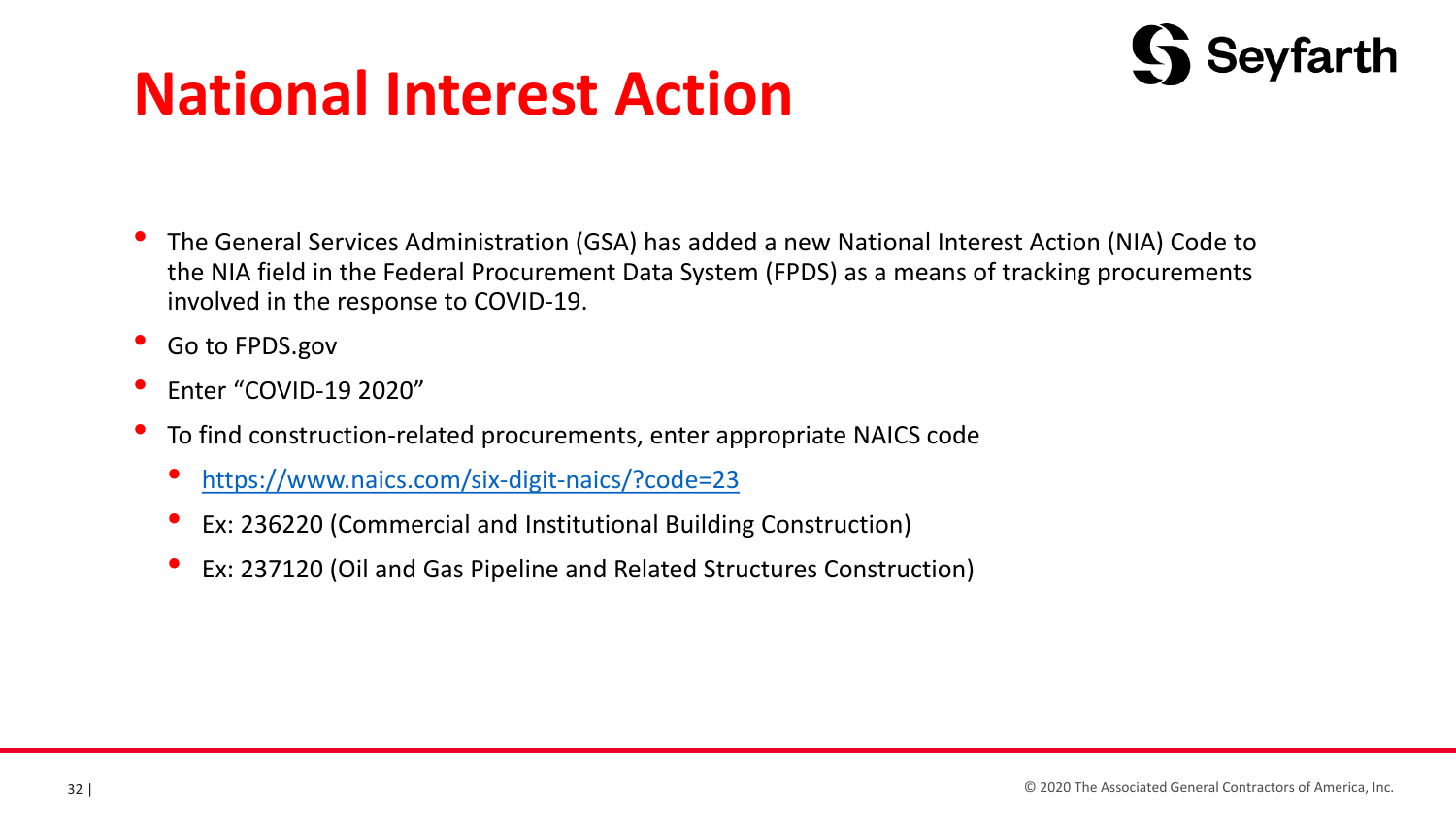## **Federal Procurement Data System**



|                                                                                                                                                                          | List Of Contract Actions Matching Your Criteria                                                                             |                                                             |                                                                                                                                                                                                       | Results 1 - 21 of 21 as of Mar 24, 2020 8:37:10 AM                                                                                                                                               |  |
|--------------------------------------------------------------------------------------------------------------------------------------------------------------------------|-----------------------------------------------------------------------------------------------------------------------------|-------------------------------------------------------------|-------------------------------------------------------------------------------------------------------------------------------------------------------------------------------------------------------|--------------------------------------------------------------------------------------------------------------------------------------------------------------------------------------------------|--|
| Award ID (Mod#):<br>Vendor Name:<br>Date Signed:<br><b>Referenced IDV:</b><br><b>NAICS (Code):</b><br><b>Vendor City:</b><br>Vendor State:<br><b>Global Vendor Name:</b> | 36C26220P0795 (0) (View)<br>IAW CONSTRUCTION, INC.<br>March 16, 2020<br><b>CORONA</b><br>CA<br><b>JAW CONSTRUCTION INC.</b> | COMMERCIAL AND INSTITUTIONAL BUILDING CONSTRUCTION (236220) | <b>Award Type:</b><br><b>Contracting Agency:</b><br><b>Action Obligation:</b><br><b>Contracting Office:</b><br>PSC (Code):<br><b>Vendor DUNS:</b><br><b>Vendor ZIP:</b><br><b>Global DUNS Number:</b> | PURCHASE ORDER<br>VETERANS AFFAIRS, DEPARTMENT OF<br>\$250,000<br>262-NETWORK CONTRACT OFC 22(00262)<br>REPAIR OR ALTERATION OF PARKING FACILITIES (22LZ)<br>830939810<br>928825867<br>830939810 |  |
|                                                                                                                                                                          | <b>Product Or Service Information</b>                                                                                       |                                                             |                                                                                                                                                                                                       |                                                                                                                                                                                                  |  |
|                                                                                                                                                                          | <b>Product/Service Code:</b>                                                                                                | Z2LZ                                                        | ) Description: REPAIR OR ALTERATION OF PARKING FACILITIES                                                                                                                                             |                                                                                                                                                                                                  |  |
|                                                                                                                                                                          | <b>Principal NAICS Code:</b>                                                                                                | 236220                                                      | ) Description: COMMERCIAL AND INSTITUTIONAL BUILDING CONSTRU                                                                                                                                          |                                                                                                                                                                                                  |  |
|                                                                                                                                                                          | <b>Bundled Contract:</b>                                                                                                    | Not Bundled                                                 | $\overline{\mathbf{v}}$                                                                                                                                                                               |                                                                                                                                                                                                  |  |
|                                                                                                                                                                          | <b>DOD Acquisition Program:</b>                                                                                             | $\cdots$ ) Description:                                     |                                                                                                                                                                                                       |                                                                                                                                                                                                  |  |
|                                                                                                                                                                          | Country of Product or Service Origin: USA                                                                                   | ) UNITED STATES                                             |                                                                                                                                                                                                       |                                                                                                                                                                                                  |  |
|                                                                                                                                                                          | <b>Place of Manufacture:</b>                                                                                                | Not a manufactured end product                              |                                                                                                                                                                                                       | $\overline{\mathbf{v}}$                                                                                                                                                                          |  |
|                                                                                                                                                                          | <b>Domestic or Foreign Entity:</b>                                                                                          | U.S. Owned Business                                         | $\boldsymbol{\mathrm{v}}$                                                                                                                                                                             |                                                                                                                                                                                                  |  |
|                                                                                                                                                                          | Recovered Materials/Sustainability:                                                                                         | No Clauses Included and No Sustainability Included          |                                                                                                                                                                                                       | ▼ OMB Policy on Sustainable Acquisition                                                                                                                                                          |  |
|                                                                                                                                                                          | InfoTech Commercial Item Category:                                                                                          | Select One                                                  |                                                                                                                                                                                                       |                                                                                                                                                                                                  |  |
|                                                                                                                                                                          | <b>Claimant Program Code:</b>                                                                                               | $\cdots$ ) Description:                                     |                                                                                                                                                                                                       |                                                                                                                                                                                                  |  |
|                                                                                                                                                                          | Sea Transportation:                                                                                                         | Select One ▼                                                |                                                                                                                                                                                                       |                                                                                                                                                                                                  |  |
|                                                                                                                                                                          | <b>GFP Provided Under This Action:</b>                                                                                      | Transaction does not use GFP ▼                              |                                                                                                                                                                                                       |                                                                                                                                                                                                  |  |
|                                                                                                                                                                          | <b>Use Of EPA Designated Products:</b>                                                                                      | Not Required<br>$\boldsymbol{\mathrm{v}}$                   |                                                                                                                                                                                                       |                                                                                                                                                                                                  |  |
|                                                                                                                                                                          | <b>Description Of Requirement:</b><br>(Limit 250 characters)<br>Current: 42                                                 | COVID-19 EMERGENCY PARKING LOT A EXPANSION                  |                                                                                                                                                                                                       |                                                                                                                                                                                                  |  |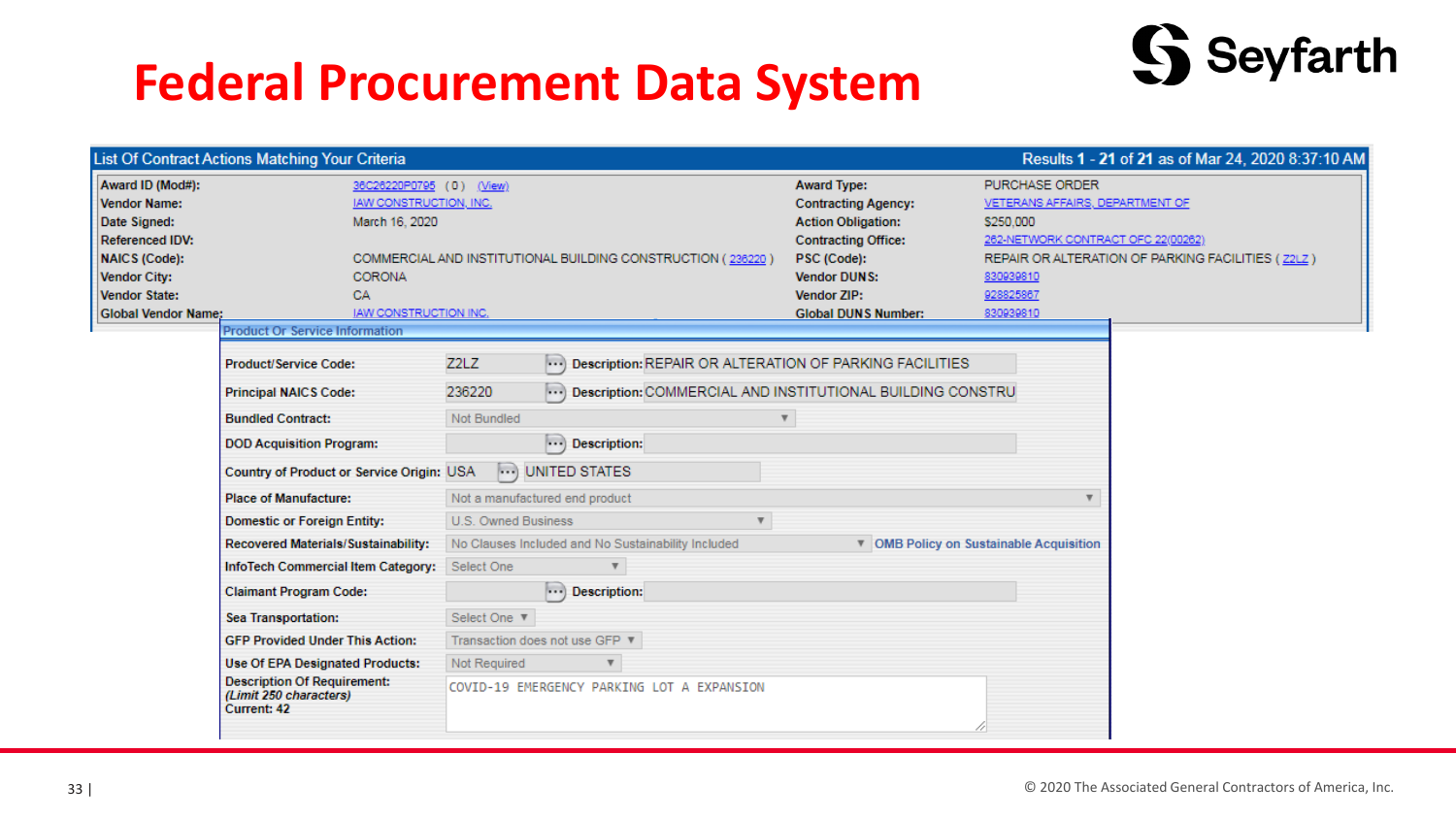# **Disaster Response Registry**



- The FAR instructs the Contracting Officers to consult the Disaster Response Registry located at **[SAM.gov](https://sam.gov/SAM/)** in order to determine the availability of contractors for the effort associated with disaster or emergency relief. Similarly, contractors wishing to be listed in the Disaster Response Registry should register with the System for Award Management (SAM).
- <https://www.acquisition.gov/disaster-response-registry>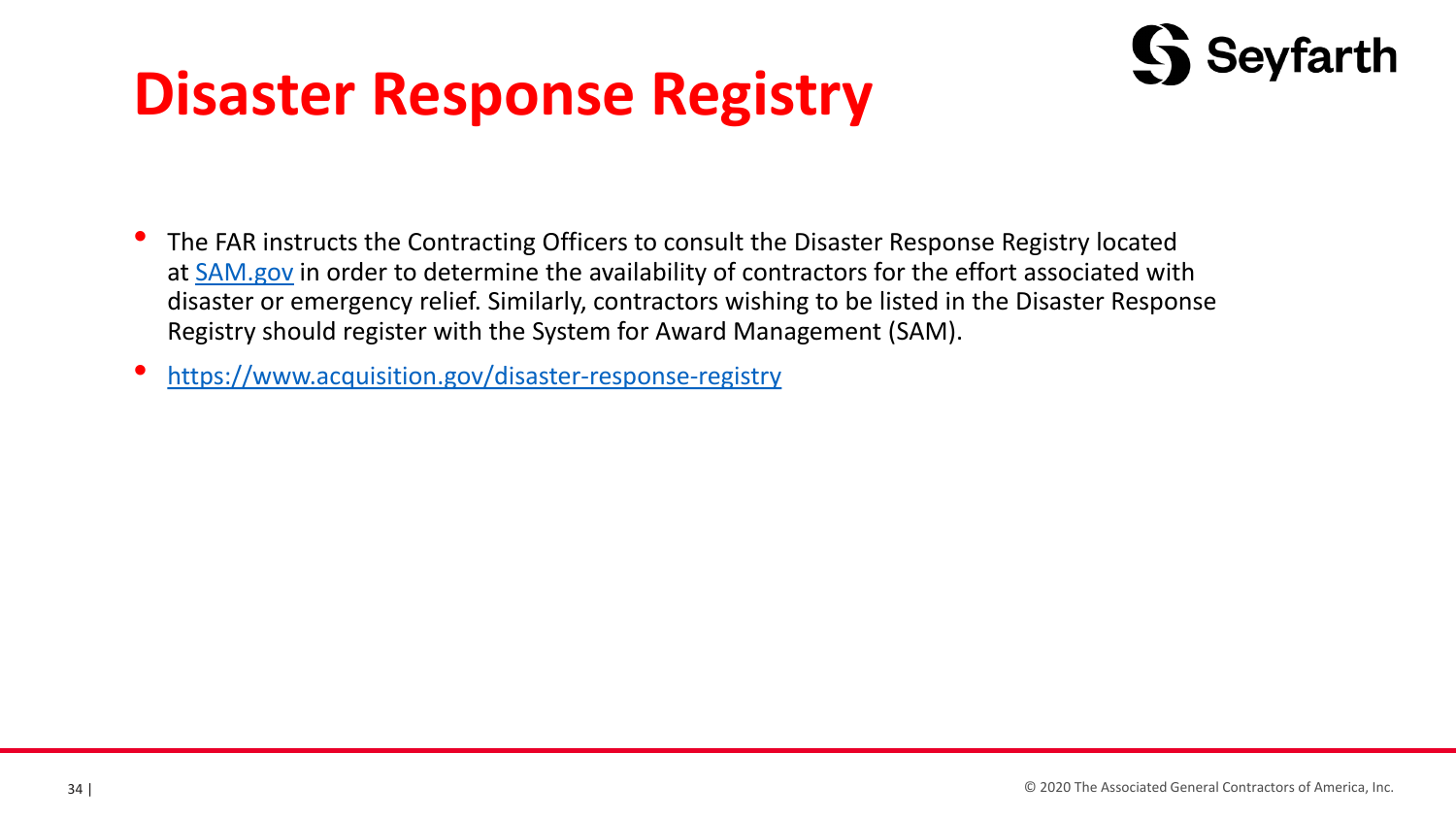# **Disaster Response Registry**

### Disaster Response Registry Search

Structure your search for a contractor participating in the Disaster Response Registry by using a combination of criteria from multiple categories. The checkbox corresponding to each category header expands the accordion to display your options. If you select more than one search term within a category, results can meet either value, i.e. the system applies an OR logic. If you select search terms in multiple categories, results must meet both criteria, i.e. the system applies an AND logic. Any search results returned will only include those entities which have selected to participate in the Disaster Response Registry.

### **Search Tips:**

- . You can search by Legal Business Name, DUNS Number, and CAGE Code using the Entity category.
- You can search by location where contractors are able to deliver emergency products and services using the Geographic Area Served category.
- You can search by the contractors' physical address City, State, ZIP Code, and Congressional District using the Location category.
- You will find socio-economic indicators, such as SBA Certified 8(a) and HUBZone, in the Socio-Economic Status category.
- . You can conduct a small business search by NAICS Code using the Products and Services category.
- Search terms are defined in the SAM User Guide Glossary.

|        | <b>Registration Status</b>                       | Active | Inactive                                                                                                                                                                                                         |
|--------|--------------------------------------------------|--------|------------------------------------------------------------------------------------------------------------------------------------------------------------------------------------------------------------------|
|        | Registrations with an Active Exclusion(s)        | Yes    | N <sub>o</sub>                                                                                                                                                                                                   |
|        | <b>Registrations with Debt Subject to Offset</b> | Yes No |                                                                                                                                                                                                                  |
|        | <b>CLEAR</b><br><b>SEARCH</b>                    |        | Within an accordion, search will be performed with an OR condition. Between accordions, search will be<br>performed with an AND condition. The Geographic Area Served accordion is an exception, as noted below. |
| $\Box$ | Entity                                           |        |                                                                                                                                                                                                                  |
|        | Geographic Area<br>Served                        |        |                                                                                                                                                                                                                  |
|        |                                                  |        |                                                                                                                                                                                                                  |
| o      | Location                                         |        |                                                                                                                                                                                                                  |

Seyfarth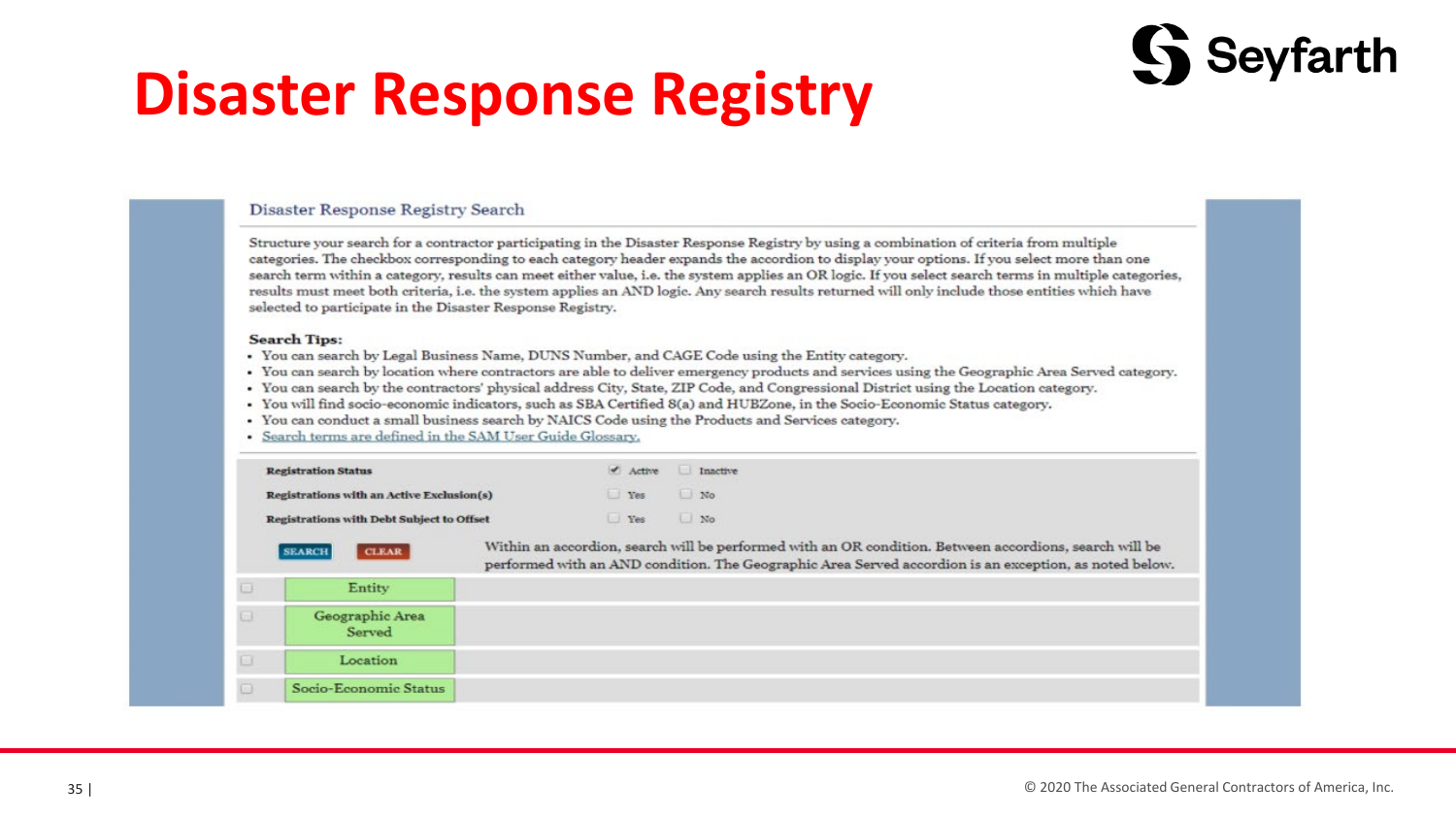# Seyfarth

# **An Eight Part Webinar Series**

### **The Factors that Construction Companies Need to Consider, as They Strive for Business Continuity**

- 1. Navigating the Outbreak, Part I: Your Federal and State Legal Obligations to Provide Paid and/or Unpaid Leave to Your Employees
- 2. Navigating the Outbreak, Part II: What the Federal and Many State Labor and Employment Laws Are Likely to Require of You, as You Adjust Your Operations to Meet the Latest Contingencies?
- 3. The Contractual and Related Legal Protections and Risks for Construction **Companies**
- 4. How to Protect Your People and Your Projects
- 5. The Components of a Comprehensive Project Continuity Plan
- 6. Insurance Coverage and Claims for Losses Resulting from the Outbreak
- 7. The Additional Pressure that the Outbreak Could be Putting on Your Information Technology
- 8. What You Need to Watch, as the Outbreak Continues to Unfold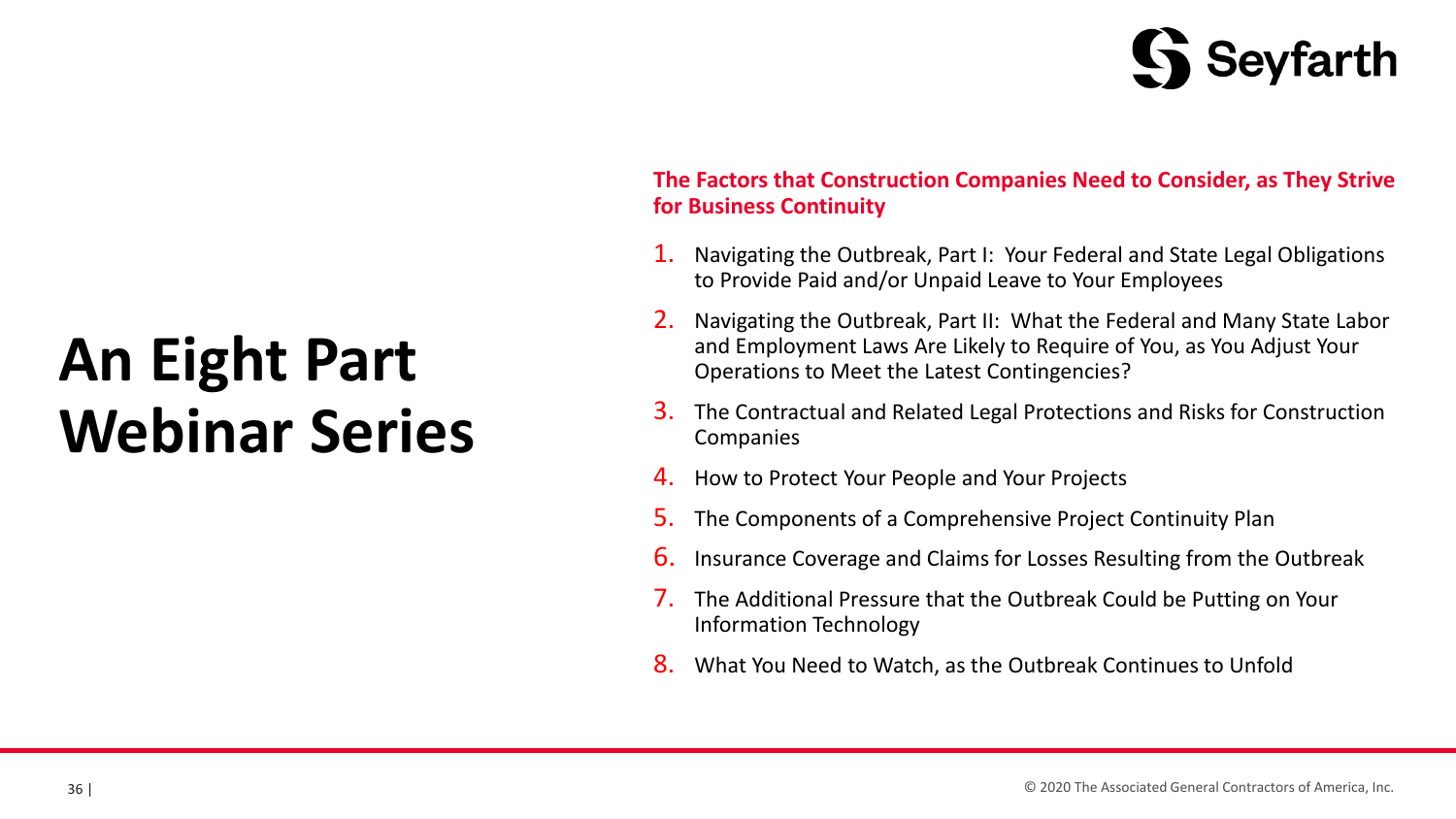

# **Questions?**